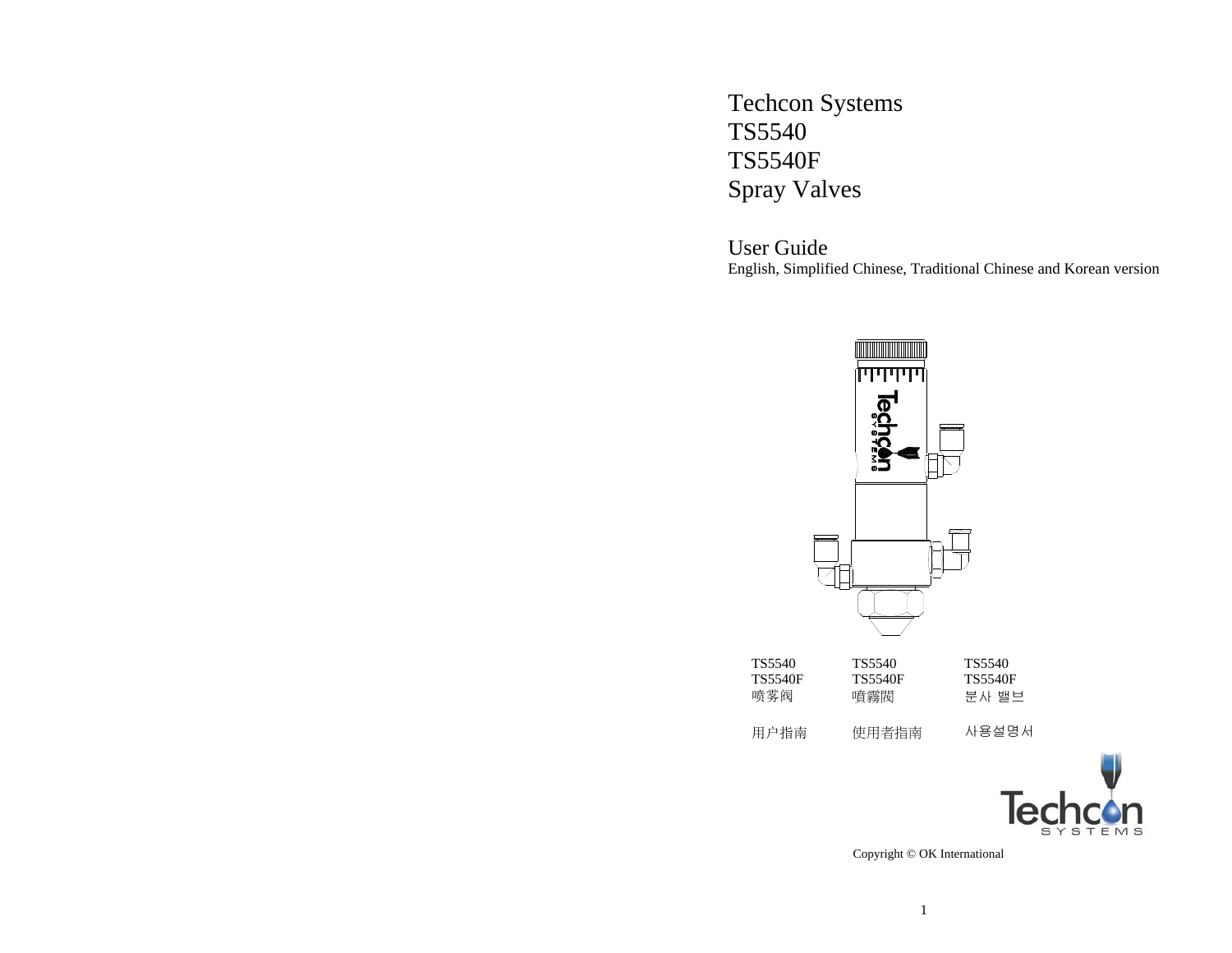### **CONTENTS**

#### Page number

#### **1. SAFETY**

#### **1.1 Intended Use:**

*WARNING: Use of this equipment in ways other than those described in this User Guide may result in injury to person or damage to property. Use this equipment only as described in this User Guide or in the TS5540 User Guide webpage at http://www.techconsystems.com/literature/lit\_manuals.cfm* 

OK International cannot be responsible for injuries or damages resulting from unintended applications of its equipment. Unintended uses may result from taking the following actions:

- Making changes to equipment that has not been recommended in the User Guide
- •Using incompatible or damaged replacement parts
- • Using unapproved and/or unsafe accessories, auxiliary equipment and attachment materials and methodology

#### **1.2 Safety Precautions:**

- $\bullet$ Do not operate this unit in excess of maximum ratings/settings
- • Always wear appropriate personal protective eyewear, clothing or apparel when operating or cleaning/servicing the equipment
- • The fluid being dispensed may be toxic and/or hazardous. Refer to Material Safety Data Sheet for proper handling and safety precautions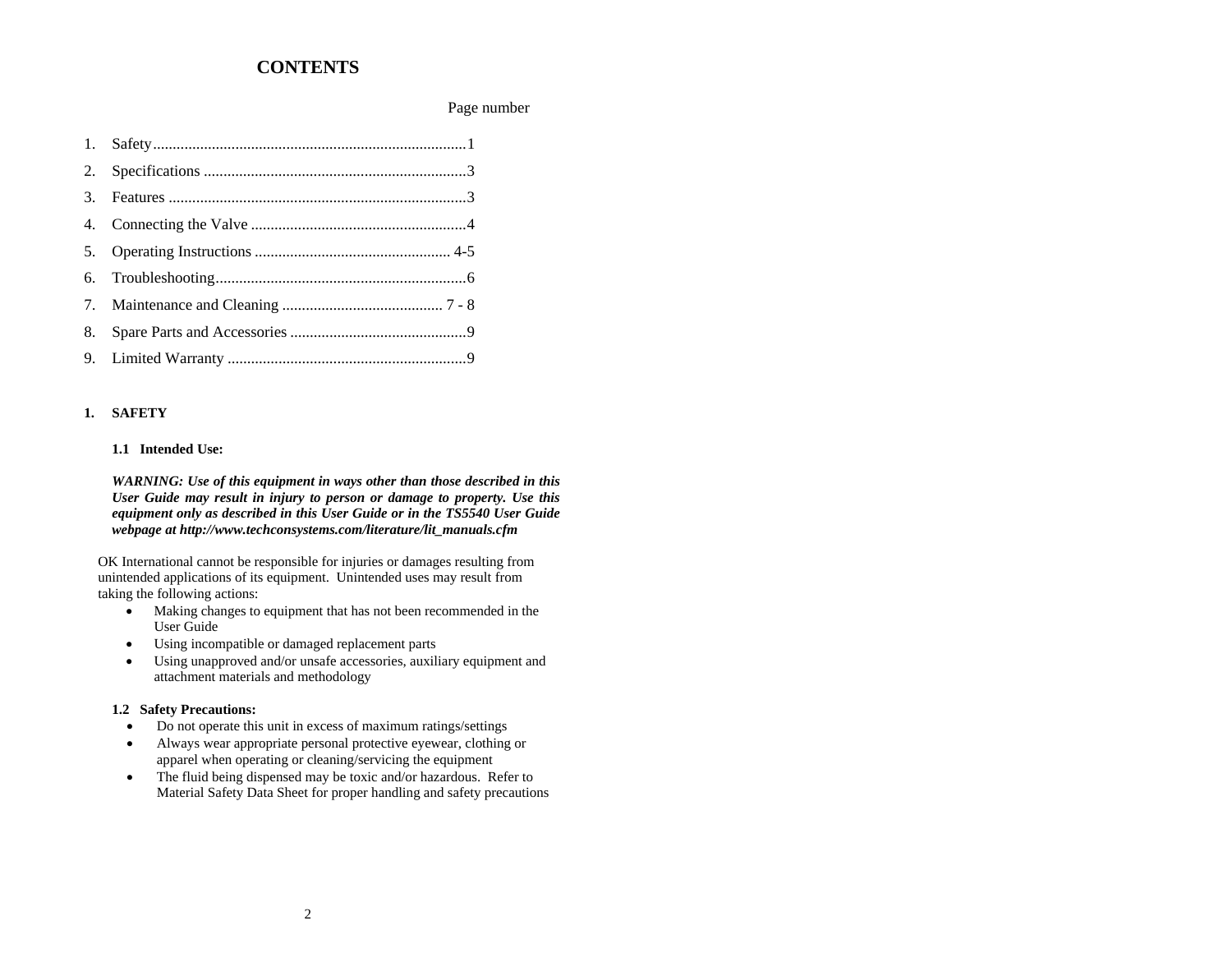

### **8.** 예비 부품 및 액세서리

TS5540/TS5540F 예비 부품 및 액세서리 정보는 다음 주소의 TS5540/TS5540F 사용설명서 웹페이지를 확인하시기 바랍니다. http://www.techconsystems.com/literature/lit\_manuals.cfm

### **9.** 제한 보증

OK International 은 최초 구매자를 대상으로 소재 및 제조상의 결함에 한해 1 년 동안 본 제품을 보증하여 드리되, 일반적인 마모나 긁힘, 오용 및 잘못된 설치로 인한 장비 손상 등은 제외합니다. 보증에 의거하여 결함이 있는 제품이나 부속품 및 부품은 (OK International 의 옵션에 따라) 무료로 수리 또는 교환해 드립니다. 보증에 따라 결함이 있는 제품을 구매하신 고객께서는 지정된 OK International 공인 서비스 센터로 제품을 보내시기 전에 가까운 OK International 사무소나 유통 업체에 연락하셔서 반품 인증을 받아주시기 바랍니다. 가장 가까운 OK International 사무소나 유통 업체에 관한 정보는 www.techconsystems.com 을 방문하셔서 확인할 수 있습니다. OK International 은 통보 없이 엔지니어링 제품을 변경할 권리를 가지고 있습니다.

#### **2. SPECIFICATIONS**

| <b>Size</b>                | 104.1 x 25.4 mm $(4.1" \times 1.0")$  |
|----------------------------|---------------------------------------|
| Weight                     | 331g(0.73lb)                          |
| <b>Fluid Inlet Port</b>    | 1/8" NPT female                       |
| Air Inlet Port             | 10-32 UNF-2B                          |
| Atomize Air Inlet Port     | 10-32 UNF-2B                          |
| <b>Fluid Pressure</b>      | $100$ psi $(6.9$ bar) maximum         |
| <b>Activation Pressure</b> | 70 psi (4.8 bar) minimum              |
| <b>Wetted Parts</b>        | 303 stainless steel, Delrin®, Teflon® |
| Air Cylinder Material      | 303 stainless steel                   |
| <b>Operating Frequency</b> | Exceeds 400 cycles/min.               |

Teflon® and Delrin® are registered trademarks of E.I. DuPont.

#### **3. FEATURES**

| Items # | <b>Description</b>             |  |  |  |
|---------|--------------------------------|--|--|--|
|         | Stroke Control Adjustment      |  |  |  |
|         | Knob                           |  |  |  |
|         | Valve-actuating Air Inlet Port |  |  |  |
| 3       | <b>Fluid Inlet Port</b>        |  |  |  |
|         | Removable Spray Cap            |  |  |  |
|         | Atomize Air Inlet Port         |  |  |  |

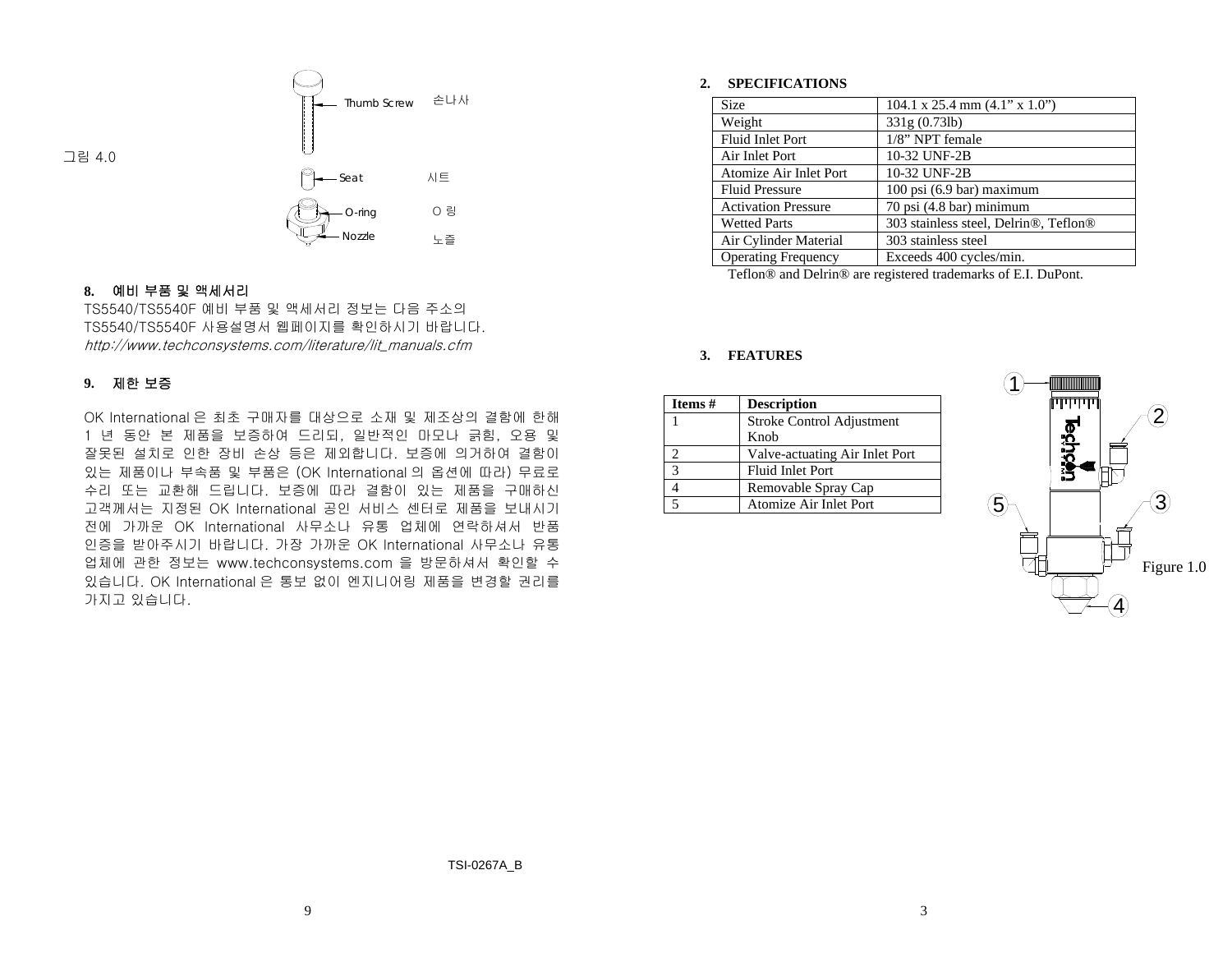#### **4.CONNECTING THE VALVE**

| Item #                      | <b>Description</b>                   |
|-----------------------------|--------------------------------------|
| 1                           | From air source                      |
| $\mathcal{D}_{\mathcal{L}}$ | Air Filter (optional)                |
| $\mathcal{R}$               | Constant air flow                    |
| Δ                           | Valve Air Hose (included)            |
| 5                           | Atomize Air Hose (included)          |
| 6                           | Fluid Feed Hose (optional)           |
| 7                           | Fluid Reservoir (TS1258 - optional)  |
| 8                           | Valve Controller (TS500R - optional) |



#### **5. OPERATING INSTRUCTIONS**

- 1.Set valve air pressure at Valve Controller to 70 psi (4.8 bar).
- 2. Set the atomize air pressure at Valve Controller according to the viscosity of fluid being spray.
- 3. Set fluid pressure at Fluid Reservoir according the viscosity of fluid being sprayed; do not exceed 100 psi (6.9 bars).
- 4. Place a waste bucket under the valve spray nozzle and purge the valve until the fluid flows steadily.

Spray coverage is determined by:

- • Stroke control adjustment – Rotate Stroke Control Knob clockwise to decrease flow rate and counterclockwise to increase flow rate. DO NOT rotate the knob beyond the "Line Marker" which is labeled on the knob shaft.
- •Length of actuation as set at Valve Controller (the "valve-on" time)
- •Fluid reservoir pressure
- •Fluid viscosity
- •Distance between the spray nozzle and the sprayed surface



### 7.3 노즐 및 공기 캡 교체(그림 3.0 참조)

- 1. 행정 제어 조정 손잡이(19)를 시계 반대 방향으로 '표시선' 너머까지 돌려 분해하십시오.
- 2. 압축 스프링(1)과 압축 스프링의 양 끝에 있는 두 개의 Mylar Washer(18)를 분해하십시오.
- 3. 오픈 엔드 렌치를 이용해 잠금 캡(8)을 분리한 다음, 유체 하우징(7)에서 공기 캡(11)을 잡아 당기십시오.
- 4. 오픈 엔드 렌치를 이용해 낡은 노즐(9)과 스페이서(13)를 분해하십시오.
- 5. 스페이서(13)를 다시 조립하고 오픈 엔드 렌치를 이용해 새로운 노즐(9)을 조립하십시오. 노즐에 O 링이 있는지 확인하십시오. 노즐을 너무 꽉 조이지 마십시오.
- 6. 새로운 공기 캡(11)을 조립한 다음, 잠금 캡(8)으로 조이십시오.

### 7.4 시트 교체(그림 4.0 참조 )

- 1. 손나사를 노즐(9)에 넣고 시계 방향으로 돌려 시트(10)에 부착시키십시오.
- 2. '소프트 조'에 노즐을 단단히 고정시킨 다음, 손나사를 시트가 부착된 채로 똑바로 빼십시오.
- 3. 새로운 시트를 손나사에 끼운 다음, 나사를 노즐에 똑바로 삽입하십시오. 시트가 제대로 정렬되도록 하기 위해서 시트 설치 작업은 Arbor Press 에서 할 것을 권장합니다.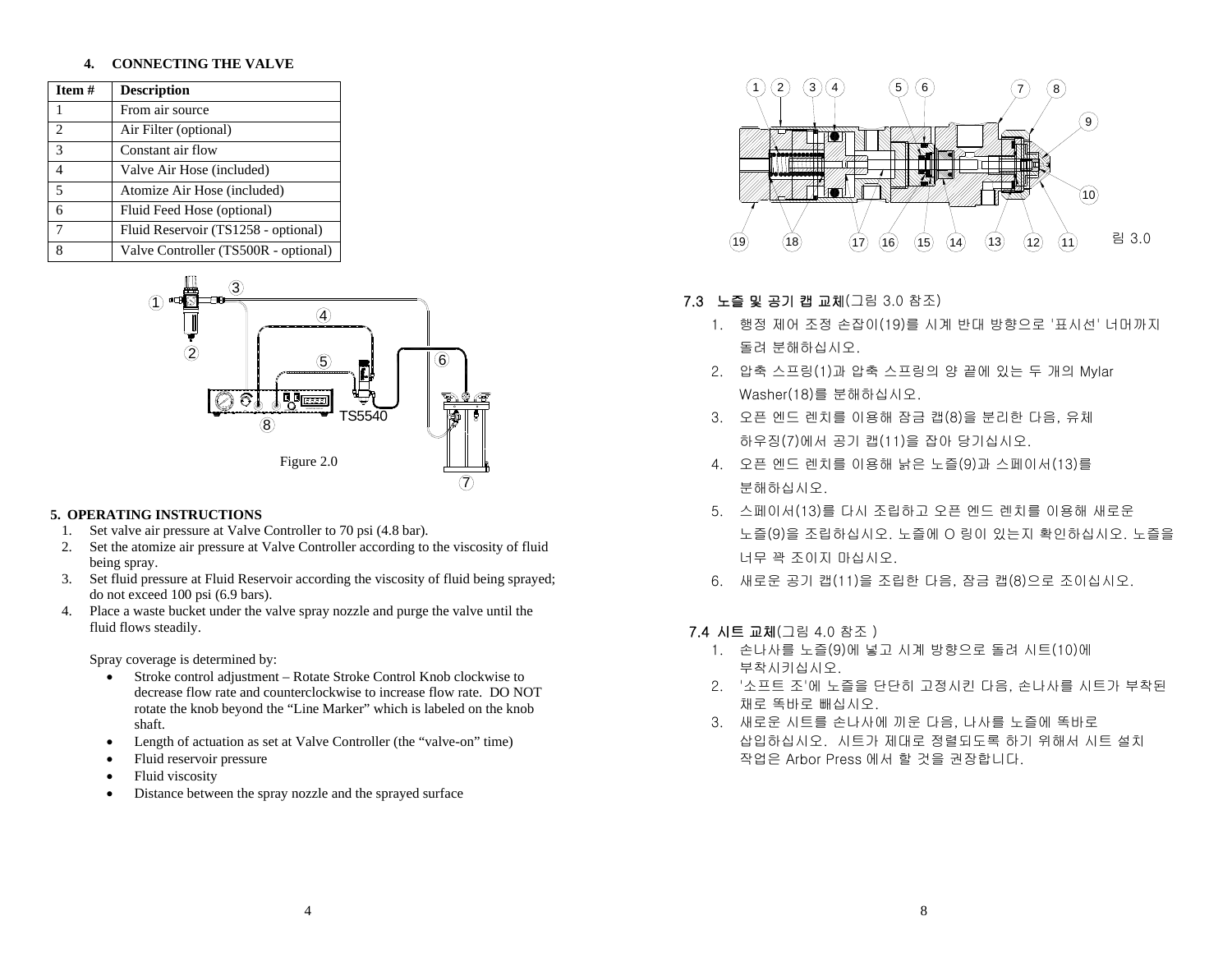- 8. 부드러운 솔을 이용해 유체 하우징(7), 바늘/피스톤 부품(17) 및 노즐(9)을 이소프로필 알코올로 닦으십시오.
- 9. 밸브가 새고 있으면 손나사(TD1113-28)를 이용해 시트(10)를 분리하고 새 것으로 교체하십시오. 교체 방법은 7.4 '시트 교체' 단락을 지침으로 참조하십시오.
- 10. 유체 하우징(7)에 노즐(9), 스페이서(13), 공기 캡(11)을 다시 조립하십시오.
- 11. 그리스를 O 링(6)에 칠한 다음, 공기 실린더/바늘 부품(2)을 유체 하우징(7)에 다시 조립하십시오.
- 12. 압축 스프링(1)을 다시 조립하려면 먼저 Mylar Washer 하나를 바늘/피스톤 부품(17) 위에 놓고 다른 Mylar Washer 는 행정 제어 조정 손잡이(18)에 놓은 다음, 압축 스프링을 조립하십시오.
- 13. 행정 제어 조정 손잡이(19)를 다시 조립하려면 시계 방향으로 멈출 때까지 돌린 다음, 원하는 설정에 맞게 다시 시계 반대 방향으로 돌리십시오. 하지만 손잡이 축에 있는 '표시선'은 넘지 마십시오.

### 7.1 바늘/피스톤 부품 및 씰 교체(그림 3.0 참조)

- 1. 이전 단락의 1 ~ 7 단계를 따라 하십시오(7.1 단락).
- 2. O 링(6)이 손상되었다면 교체하십시오.
- 3. 유체 하우징(7)에서 컵 씰(14)을 분해하십시오.
- 4. 스냅링 플라이어를 이용해 첫 번째 리테이닝링(3)을 분해하십시오.
- 5. 바늘/피스톤 부품(17)을 공기 실린더(2)에서 똑바로 잡아 당기십시오.
- 6. 스냅링 플라이어를 이용해 두 번째 리테이닝링(15)을 분해하십시오.
- 7. Nylon Washer(16)와 O 링(5)을 분해하십시오. 이 부품들이 손상되었다면 교체하십시오.
- 8. O 링(5), Nylon Washer(16)를 다시 조립하고 리테이닝링(14)으로 조이십시오.
- 9. 바늘/피스톤 부품(17)을 다시 조립하고 다른 리테이닝링(3)으로 조이십시오.
- 10. 나무 못과 같은 부드러운 막대를 이용해 컵 씰(14)을 유체 하우징(7)에 다시 조립하십시오.
- 11. 이전 단락의 9 ~ 13 단계를 따라 하십시오(7.1 단락).

### **SPRAY AREA COVERAGE BY ROUND NOZZLE\***

| Nozzle size    | Distance from Sprayed Surface |                 |                 |                                |                 |                 |
|----------------|-------------------------------|-----------------|-----------------|--------------------------------|-----------------|-----------------|
|                | 1, 9, 9                       | 2"              | 3"              | 4"                             | 5"              | $6$ "           |
|                | (25.40mm)                     | (50.80mm)       | (76.20mm)       | (101.60mm)                     | (127.00mm)      | (152.40mm)      |
|                |                               |                 |                 | Spray area coverage (diameter) |                 |                 |
| 0.046"         | 0.25"                         | 0.50"           | 0.75"           | 1.00"                          | 1.25"           | 1.50"           |
| $(1.17$ mm $)$ | $(6.35 \text{mm})$            | (12.70mm)       | (19.05mm)       | $(25.40$ mm $)$                | (31.75mm)       | (38.10mm)       |
| 0.028"         | 0.20"                         | 0.40"           | 0.60"           | 0.80"                          | 1.00"           | 1.20"           |
| $(0.71$ mm $)$ | $(5.08$ mm $)$                | $(10.16$ mm $)$ | $(15.24$ mm $)$ | (20.32mm)                      | $(25.40$ mm $)$ | $(30.48$ mm $)$ |
| 0.014"         | 0.17"                         | 0.34"           | 0.50"           | 0.65"                          | 0.85"           | 1.00"           |
| $(0.36$ mm $)$ | (4.32mm)                      | $(8.64$ mm $)$  | (12.70mm)       | (16.51mm)                      | (21.59mm)       | $(25.40$ mm $)$ |

#### **SPRAY AREA COVERAGE BY FAN NOZZLE\***

| Nozzle size    | Distance from Sprayed Surface |                     |                     |                                      |                   |            |
|----------------|-------------------------------|---------------------|---------------------|--------------------------------------|-------------------|------------|
|                | 1"                            | 2                   | 3"                  | 4"                                   | 5"                | 6"         |
|                | (25.40mm)                     | (50.80mm)           | (76.20mm)           | (101.60mm)                           | $(127.00)$ mm $)$ | (152.40mm) |
|                |                               |                     |                     | Spray area coverage (major diameter) |                   |            |
| 0.046"         | 1.00"                         | 1.50"               | 2.40"               | 3.00"                                | 4.00"             | 4.25"      |
| (1.17mm)       | (24.40mm)                     | $(38.10 \text{mm})$ | (61.00mm)           | (76.20mm)                            | (101.60mm)        | (108.00mm) |
| 0.028"         | 0.65                          | 1.25"               | 1.50"               | 2.00"                                | 2.50"             | 3.25"      |
| $(0.71$ mm $)$ | $(16.51$ mm $)$               | $(31.75 \text{mm})$ | (38.10mm)           | (50.80mm)                            | (63.50mm)         | (82.55mm)  |
| 0.014"         | 0.50"                         | 1.00"               | 1.25"               | 1.60"                                | 2.00"             | 2.50"      |
| $(0.36$ mm $)$ | (12.70mm)                     | $(24.40$ mm $)$     | $(31.75 \text{mm})$ | $(40.64$ mm $)$                      | (50.80mm)         | (63.50mm)  |

\*Spray area coverage shown in above charts is for reference only. Actual coverage area depends on fluid viscosity and characteristics



(Approximation)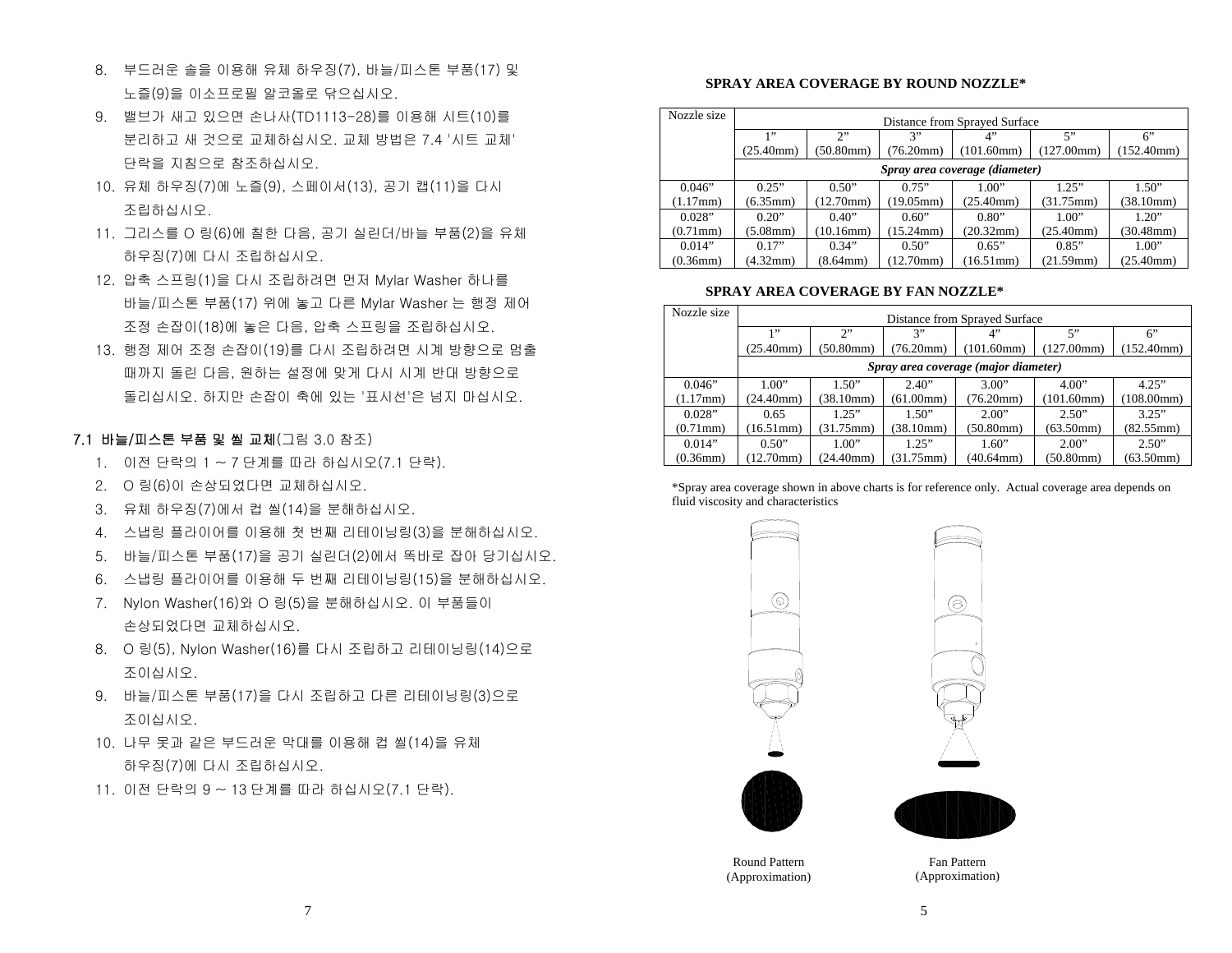#### **6. TROUBLESHOOTING**

| <b>PROBLEM</b>                                      | <b>POSSIBLE CAUSE</b>                                  | <b>CORRECTION</b>                                                                                                  |
|-----------------------------------------------------|--------------------------------------------------------|--------------------------------------------------------------------------------------------------------------------|
|                                                     | Fluid pressure too low                                 | Increase fluid pressure at Fluid<br>Reservoir                                                                      |
|                                                     | Operating pressure too<br>low                          | Increase air pressure to 70 psi<br>(4.8 bars) at Valve Controller                                                  |
| No fluid flow                                       | Valve is not actuating                                 | Check Valve Controller for air<br>pressure level to valve                                                          |
|                                                     | Fluid cured in valve<br>chamber                        | Disassemble and clean valve<br>thoroughly                                                                          |
|                                                     | Stroke control adjustment<br>not activating or engaged | Engage by rotating the Stroke<br>Control Adjustment Knob<br>counterclockwise (but not<br>beyond the "Line Marker") |
|                                                     | Fluid pressure fluctuating                             | Make sure fluid pressure is<br>constant                                                                            |
| Inconsistent                                        | Valve operating pressure<br>is too low                 | Increase valve pressure to 70 psi<br>(4.8 bars) at Valve Controller                                                |
| fluid flow                                          | Valve opening time is not<br>consistent                | Check to make sure the Valve<br>Controller is providing a<br>consistent air pressure output                        |
|                                                     | Air trapped in Fluid<br>Housing                        | Purge air from valve                                                                                               |
| Fluid drools after<br>the valve closes.             | Air trapped in Fluid<br>Housing                        | Purge air from valve                                                                                               |
| eventually stopping                                 | Post-spray time is too<br>short                        | Increase post-spray time at<br><b>Valve Controller</b>                                                             |
| Fluid flows through<br>nozzle but will not<br>spray | Atomize pressure is too<br>low                         | Increase atomizing pressure at<br><b>Valve Controller</b>                                                          |
|                                                     | Dirty Needle and Delrin <sup>®</sup><br>Seat           | Thoroughly clean Needle and<br>Seat                                                                                |
| Steady drip                                         | Delrin <sup>®</sup> Seat is worn or<br>damaged         | Replace worn or damaged part                                                                                       |
|                                                     | Fluid pressure exceeds<br>100 psi (6.9 bars)           | Lower fluid pressure at Fluid<br>Reservoir until dripping stops                                                    |
|                                                     | Valve reassembled<br>incorrectly                       | Disassemble and reassemble<br>valve according to instructions                                                      |

| 유체가 노즐을<br>통해 흐르지만<br>분사되지<br>않습니다. | 분사 압력이 너무<br>낮습니다.                | 밸브 제어기에서 분사 압력을<br>높이십시오.                 |  |
|-------------------------------------|-----------------------------------|-------------------------------------------|--|
|                                     | 바늘과 Delrin® 시트가<br>더러워졌습니다.       | 바늘과 시트를 깨끗이<br>청소하십시오.                    |  |
|                                     | Delrin® 시트가<br>낡았거나<br>손상되었습니다.   | 낡거나 손상된 부품을<br>교체하십시오.                    |  |
| 유체가 계속 뚝뚝<br>떨어집니다.                 | 유압이 100 psi(6.9<br>bars)를 초과했습니다. | 유체가 떨어지지 않을 때까지<br>유체 저장소에서 유압을<br>낮추십시오. |  |
|                                     | 밸브가 잘못<br>재조립되었습니다.               | 밸브를 지침에 따라 분해하고<br>다시 조립하십시오.             |  |

### 7. 유지보수 및 청소

필요한 도구/재료(각각 하나씩): 오픈 엔드 렌치, 스냅링 플라이어, 부드러운 솔, O 링 그리스, 나무 못 및 손나사(P/N=TSD1113-28); 권장 세제: 이소프로필 알코올이나 비슷한 용제

### **7.1 전체 청소**(그림 3.0 참조)

- 1. 유체 저장소에서 유압을 빼십시오.
- 2. 밸브에서 유체 라인과 밸브 공기 호스를 분리하십시오.
- 3. 행정 제어 조정 손잡이(19)를 시계 반대 방향으로 '표시선' 너머까지 돌려서 분해하십시오. 압축 스프링이 손잡이를 밀어서 느슨해집니다.
- 4. 압축 스프링(1)과 압축 스프링의 양 끝에 있는 두 개의 Mylar Washer(18)를 분해하십시오.
- 5. 오픈 엔드 렌치를 이용해 잠금 캡(8)을 분리한 다음, 유체 하우징(7)에서 공기 캡(11)을 잡아 당기십시오.
- 6. 오픈 엔드 렌치를 이용해 스페이서(13)와 노즐(9)을 분해하십시오. O 링이 손상되었으면 교체하십시오.
- 7. 유체 하우징(7)을 잡고 공기 실린더/바늘 부품(2)을 시계 반대 방향으로 돌리십시오. 완전히 풀리면 두 개의 밸브 부분을 따로따로 똑바로 잡아 당겨 분리하십시오.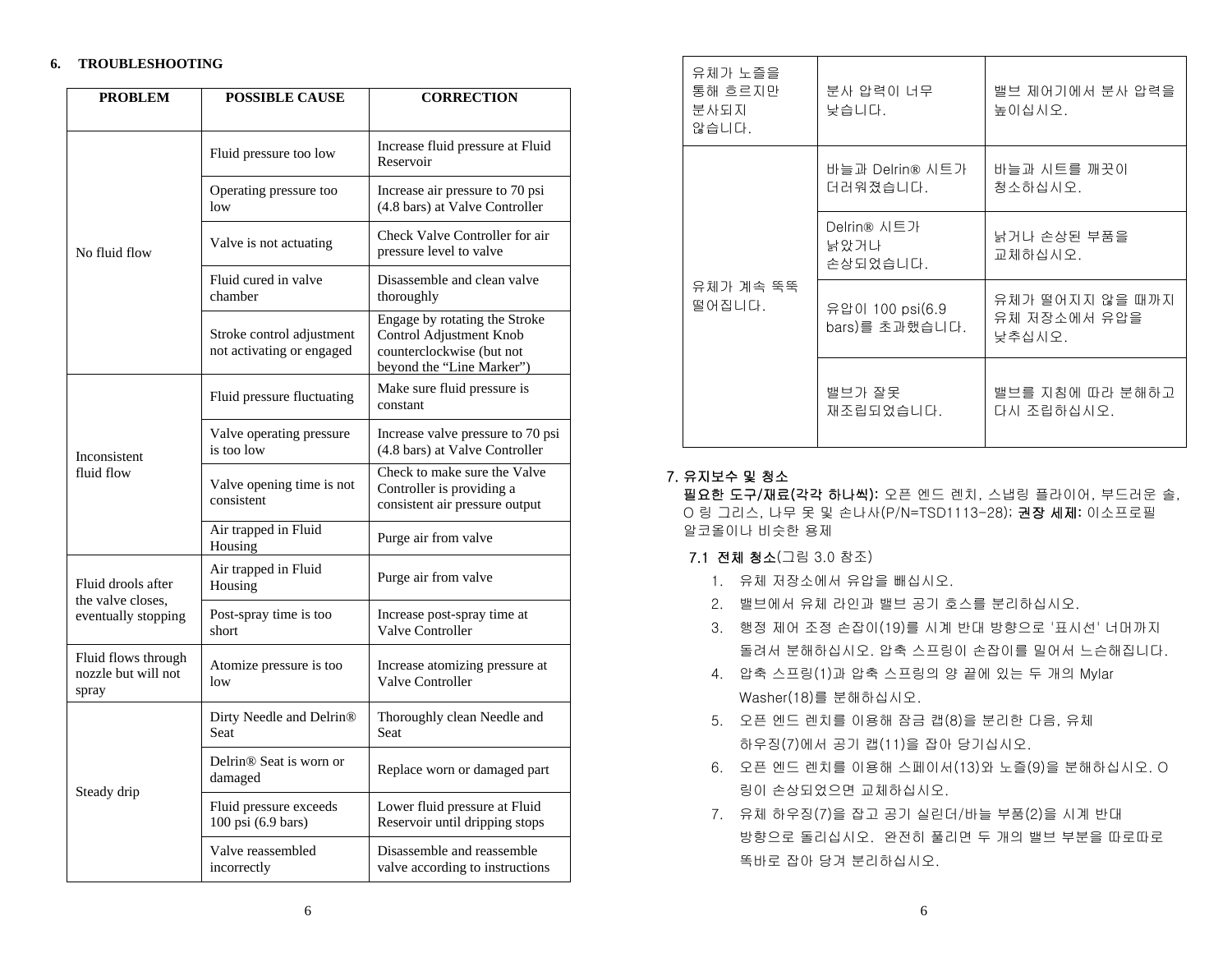### 6. 문제 해결

| 문제                    | 가능한 원인                               | 해결책                                                                  |  |  |
|-----------------------|--------------------------------------|----------------------------------------------------------------------|--|--|
|                       | 유압이 너무 낮습니다.                         | 유체 저장소의 유압을<br>높이십시오.                                                |  |  |
|                       | 작동 압력이 너무<br>낮습니다.                   | 밸브 제어기에서 공기압을 70<br>psi(4.8 bars)로 높이십시오.                            |  |  |
| 유체가 나오지<br>않음         | 밸브가 가동하지<br>않습니다.                    | 밸브 제어기에서 밸브의<br>공기압 수준을 점검하십시오.                                      |  |  |
|                       | 밸브 Chamber 의<br>유체가 굳어 있습니다.         | 밸브를 분해해서 깨끗하게<br>청소하십시오.                                             |  |  |
|                       | 행정 제어 조정이<br>활성화되지 않거나<br>작동하지 않습니다. | 행정 제어 조정 손잡이를<br>시계 반대 방향으로 돌려서<br>작동시키십시오. ('표시선'<br>너머로 돌리지 마십시오.) |  |  |
|                       | 유압 불안정                               | 유압이 일정한지<br>확인하십시오.                                                  |  |  |
| 불안정한 유체<br>흐름         | 밸브 작동 압력이 너무<br>낮습니다.                | 밸브 제어기에서 밸브 압력을<br>70 psi(4.8 bars)로<br>높이십시오.                       |  |  |
|                       | 밸브 개방 시간이<br>일정하지 않습니다.              | 밸브 제어기가 일정한<br>공기압을 유지하고 있는지<br>확인하십시오.                              |  |  |
|                       | 공기가 유체 하우징에<br>남아 있습니다.              | 밸브에서 공기를<br>제거하십시오.                                                  |  |  |
| 밸브가 닫히고 난             | 공기가 유체 하우징에<br>남아 있습니다.              | 밸브에서 공기를<br>제거하십시오.                                                  |  |  |
| 후 유체가 흘러<br>나오다 멈춥니다. | 분사 후 시간이 너무<br>짧습니다.                 | 밸브 제어기에서 분사 후<br>시간을 늘리십시오.                                          |  |  |

#### **7. MAINTENANCE AND CLEANING**

**Tool/Material required (one each):** open-end wrench, snap-ring pliers, soft brush, oring grease, wooden dowel and Thumb Screw (P/N=TSD1113-28); c**leaning agent recommended:** Isopropyl Alcohol or equivalent solvent.

#### **7.1 Thorough Cleaning** (See Figure 3.0)

- 1. Release fluid pressure at Fluid Reservoir.
- 2. Disconnect fluid line and valve air hoses from valve.
- 3. Remove Stroke Control Adjustment Knob (19) by rotating it counterclockwise beyond the "Line Marker;" the knob is loosen as it is pushed by the Compression Spring.
- 4. Remove the Compression Spring (1) and the two Mylar Washers (18) on each end of the Compression Spring.
- 5. Using the open-end wrench to remove the Locking Cap (8) and then pull the Air Cap (11) out from the Fluid Housing (7).
- 6. Using the open-end wrench to remove the Nozzle (9) along with the Spacer (13); replace O-ring if it is damaged.
- 7. Hold Fluid Housing (7) and rotate the Air Cylinder/Needle Assembly (2) counterclockwise. When completely un-threaded, pull the two valve segments straight apart to separate.
- 8. Using the soft brush to clean Fluid Housing (7), Needle/Piston Assembly (17) and Nozzle (9) with Isopropyl Alcohol.
- 9. If the valve is leaking, using the Thumb Screw (TSD1113-28) to remove the Seat (10) and replace it with a new one; refer to Section 7.4 "Seat Replacement" for instructions.
- 10. Reinstall Nozzle (9), Spacer (13), Air Cap (11) and Locking Cap (8) into Fluid Housing (7).
- 11. Lubricate O-ring (6) with grease then reassemble the Air Cylinder/Needle Assembly (2) into Fluid Housing (7).
- 12. To reinstall Compression Spring (1) by first placing one Mylar Washer over the Needle/Piston Assembly (17), then the other Mylar Washer into the Stroke Control Adjustment Knob (18) and followed by the Compression Spring.
- 13. Reinstall the Stroke Control Adjustment Knob (19) by rotating it clockwise until it stops and then counterclockwise to the desired setting BUT NOT beyond the "Line Marker" on the knob shaft.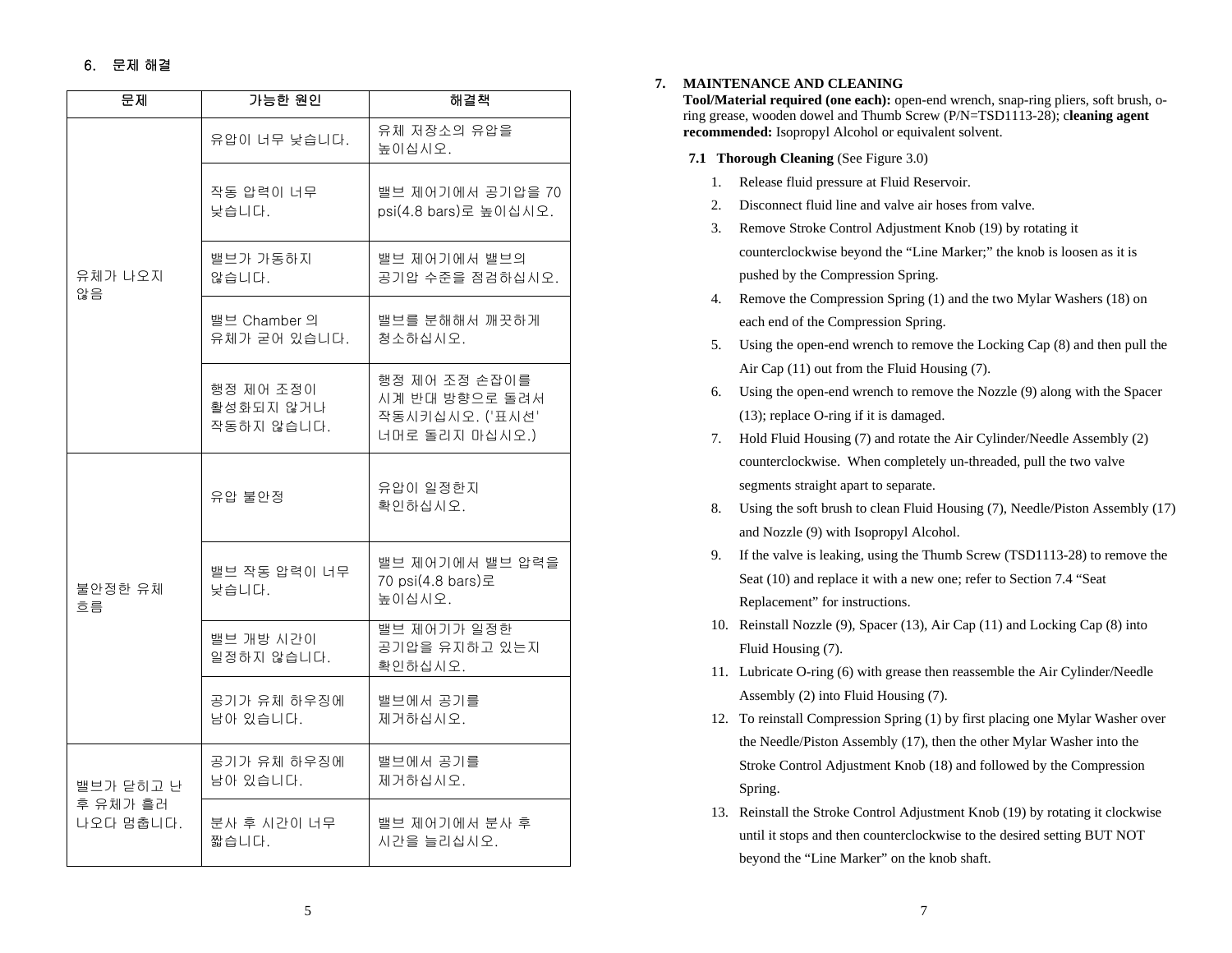#### **7.2 Needle/Piston Assembly and Seal Replacement** (See Figure 3.0)

- 1.Follow Step# 1-7 in previous section (Section 7.1).
- 2.Replace O-ring (6) if damaged.
- 3.Remove Cup Seal (14) from Fluid Housing (7).
- 4.Use the snap-ring pliers to remove the first Retaining Ring (3).
- 5.Pull the Needle/Piston Assembly (17) straight out from the Air Cylinder (2).
- 6.Use the Snap-ring pliers to remove the second Retaining Ring (15).
- 7. Remove the Nylon Washer (16) and O-ring (5); replace these parts if damaged.
- 8. Reinstall O-ring (5), Nylon Washer (16) and secure with a Retaining Ring (14).
- 9. Reinstall Needle/Piston Assembly (17) and secure with the other Retaining Ring (3).
- 10. Reinstall Cup Seal (14) into Fluid Housing (7) using a soft rod (such as a wooden dowel).
- 11. Follow Step# 9-13 in previous section (Section 7.1).



### **7.3 Nozzle and Air Cap Replacement** (See Figure 3.0)

- 1. Remove Stroke Control Adjustment Knob (19) by rotating it counterclockwise and beyond the "Line Marker" position.
- 2. Remove the Compression Spring (1) and the two Mylar Washers (18) on each end of the Compression Spring.
- 3. Using the open-end wrench to remove the Locking Cap (8) and then pull the Air Cap (11) out from the Fluid Housing (7).
- 4. Using the open-end wrench to remove the old Nozzle (9) and Spacer (13).
- 5. Reinstall Spacer (13) and using the open-end wrench to reinstall new Nozzle (9), make sure the O-ring is on the Nozzle; do not over tighten the Nozzle.
- 6. Install new Air Cap (11) and then secure it with the Locking Cap (8).

### 원형 노즐별 분사 영역 범위\*

| 노즐 크기    | 분사되는 표면으로부터의 거리 |           |           |              |            |            |
|----------|-----------------|-----------|-----------|--------------|------------|------------|
|          |                 | っ"        | 3"        |              | 5"         | 6"         |
|          | (25.40mm)       | (50.80mm) | (76.20mm) | (101.60mm)   | (127.00mm) | (152.40mm) |
|          |                 |           |           | 분사 영역 범위(직경) |            |            |
| 0.046"   | 0.25"           | 0.50"     | 0.75"     | 1.00"        | 1.25"      | 1.50"      |
| (1.17mm) | (6.35mm)        | (12.70mm) | (19.05mm) | (25.40mm)    | (31.75mm)  | (38.10mm)  |
| 0.028"   | 0.20"           | 0.40"     | 0.60"     | 0.80"        | 1.00"      | 1.20"      |
| (0.71mm) | (5.08mm)        | (10.16mm) | (15.24mm) | (20.32mm)    | (25.40mm)  | (30.48mm)  |
| 0.014"   | 0.17"           | 0.34"     | 0.50"     | 0.65"        | 0.85"      | 1.00"      |
| (0.36mm) | (4.32mm)        | (8.64mm)  | (12.70mm) | (16.51mm)    | (21.59mm)  | (25.40mm)  |

## 팬 노즐별 분사 영역 범위\*

| 노즐 크기                                                                                                                                                                                                                                                                                                                                                                                                                                         | 분사되는 표면으로부터의 거리 |           |           |              |            |            |
|-----------------------------------------------------------------------------------------------------------------------------------------------------------------------------------------------------------------------------------------------------------------------------------------------------------------------------------------------------------------------------------------------------------------------------------------------|-----------------|-----------|-----------|--------------|------------|------------|
|                                                                                                                                                                                                                                                                                                                                                                                                                                               | $+$ "           | 2"        | 3"        | 4"           | 5"         | 6"         |
|                                                                                                                                                                                                                                                                                                                                                                                                                                               | (25.40mm)       | (50.80mm) | (76.20mm) | (101.60mm)   | (127.00mm) | (152.40mm) |
|                                                                                                                                                                                                                                                                                                                                                                                                                                               |                 |           |           | 분사 영역 범위(외경) |            |            |
| 0.046"                                                                                                                                                                                                                                                                                                                                                                                                                                        | 1.00"           | 1.50"     | 2.40"     | 3.00"        | 4.00"      | 4.25"      |
| (1.17mm)                                                                                                                                                                                                                                                                                                                                                                                                                                      | (24.40mm)       | (38.10mm) | (61.00mm) | (76.20mm)    | (101.60mm) | 108.00mm)  |
| 0.028"                                                                                                                                                                                                                                                                                                                                                                                                                                        | 0.65            | 1.25"     | 1.50"     | 2.00"        | 2.50"      | 3.25"      |
| (0.71mm)                                                                                                                                                                                                                                                                                                                                                                                                                                      | (16.51mm)       | (31.75mm) | (38.10mm) | (50.80mm)    | (63.50mm)  | (82.55mm)  |
| 0.014"                                                                                                                                                                                                                                                                                                                                                                                                                                        | 0.50"           | 1.00"     | 1.25"     | 1.60"        | 2.00"      | 2.50"      |
| (0.36mm)                                                                                                                                                                                                                                                                                                                                                                                                                                      | (12.70mm)       | (24.40mm) | (31.75mm) | (40.64mm)    | (50.80mm)  | (63.50mm)  |
| $H \cap H \cap H$<br>$101.77 \times 10^{-11} \times 10^{-11} \times 10^{-11} \times 10^{-11} \times 10^{-11} \times 10^{-11} \times 10^{-11} \times 10^{-11} \times 10^{-11} \times 10^{-11} \times 10^{-11} \times 10^{-11} \times 10^{-11} \times 10^{-11} \times 10^{-11} \times 10^{-11} \times 10^{-11} \times 10^{-11} \times 10^{-11} \times 10^{-11} \times 10^{-11} \times 10^{-11} \times 10^{-11} \times 10^{-1$<br>시게 버이는 승행 쳐는 미 |                 |           |           |              |            |            |

#### \*위 표에 나오는 분사 영역 범위는 단지 참조 사항일 뿐입니다. 실제 범위는 유체 점도 및 특성에 따라 달라집니다.



원형 형태(대략적인 모양)



 $\circledcirc$ 

팬 형태(대략적인 모양)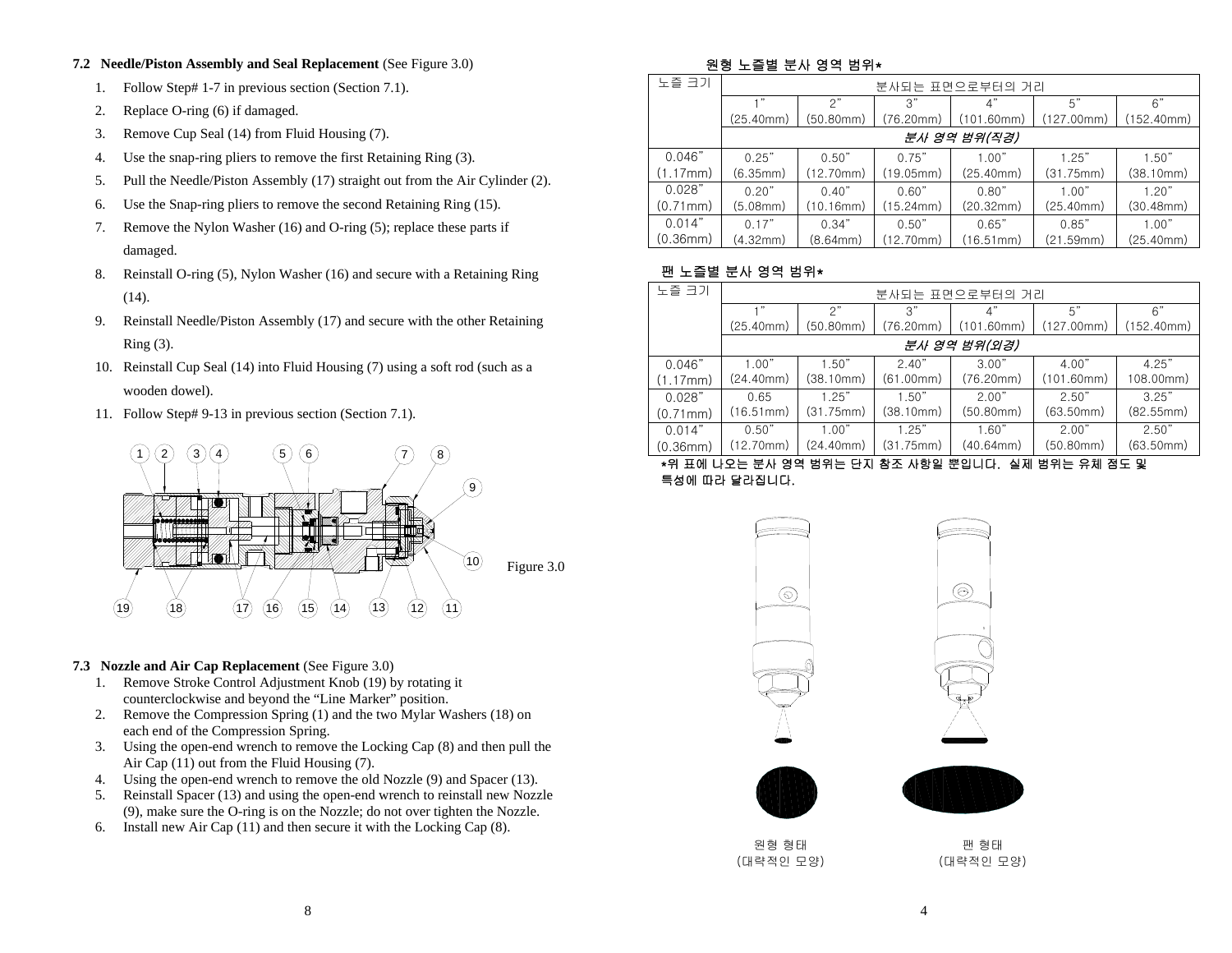| 4.             | 밸브 연결               |  |  |  |  |
|----------------|---------------------|--|--|--|--|
| 항목 번호          | 내용                  |  |  |  |  |
|                | 공기 유입구              |  |  |  |  |
| 2              | 공기 필터(옵션)           |  |  |  |  |
| 3              | 일정한 공기 흐름           |  |  |  |  |
| $\overline{4}$ | 밸브 공기 호스(포함)        |  |  |  |  |
| 5              | 분사 공기 호스(포함)        |  |  |  |  |
| 6              | 유체 공급 호스(옵션)        |  |  |  |  |
| $\overline{7}$ | 유체 저장소(TS1258 – 옵션) |  |  |  |  |
| 8              | 밸브 제어기(TS500R - 옵션) |  |  |  |  |



#### 5. 작동 지침

- 1. 밸브 제어기에서 밸브 공기압을 70 psi(48 bar)로 설정하십시오.
- 2. 분사되는 유체의 점도에 따라 밸브 제어기에서 분사 공기압을 설정하십시오.
- 3. 분사되는 유체의 점도에 따라 유체 저장소의 유압을 설정하십시오. 100 psi(69 bars)를 넘지 않도록 하십시오.
- 4. 쓰레기통을 밸브 분사 노즐 아래에 놓고 유체가 계속 흘러나올 때까지 밸브를 비우십시오.

분사 범위는 다음과 같은 사항에 따라 결정됩니다.

- 행정 제어 조정 행정 제어 조정 손잡이를 시계 방향으로 돌리면 유속이 느려지고 시계 반대 방향으로 돌리면 빨라집니다. 손잡이 축에 표시된 '표시선' 너머로 손잡이를 돌리지 마십시오.
- •밸브 제어기에 설정된 가동 시간('밸브 온'시간)
- •유체 저장소의 압력
- •유체 점도
- •분사 노즐과 분사되는 표면 사이의 거리

#### **7.4 Seat Replacement** (See Fig. 4.0 )

- 1. Insert the Thumb Screw inside the Nozzle (9) and rotate clockwise to attach to the Seat (10).
- 2. Secure the Nozzle on a "soft jaw" vise and then pull the Thumb Screw, with the Seat attached, straight out.
- 3. Install the new Seat on the Thumb Screw and then insert the Thumb Screw straight into the Nozzle. To ensure proper seat alignment, it is recommended that the seat installation is done on an Arbor Press.



#### **8. SPARE PARTS AND ACCESSORIES**

For TS5540/TS5540F spare parts and accessories information, please visit the TS5540/TS5540F User Guide webpage at *http://www.techconsystems.com/literature/lit\_manuals.cfm*

#### **9. LIMITED WARRANTY**

OK International warrants this product to the original purchaser for a period of one (1) year from date of purchase to be free from material and workmanship defects but does not warrant normal wear-and-tear and damage to the equipment as result of abuse and faulty installation. Defective product or subassembly and components under warranty will be repaired or replaced (at OK International's option) free of charge. Customer with defective product under warranty must contact the nearest OK International office or distributor to secure a return authorization prior to shipping the product to the assigned OK International authorized service center. For nearest OK International office or distributor contact information, please visit www.techconsystems.com. OK International reserves the right to make engineering product changes without notice.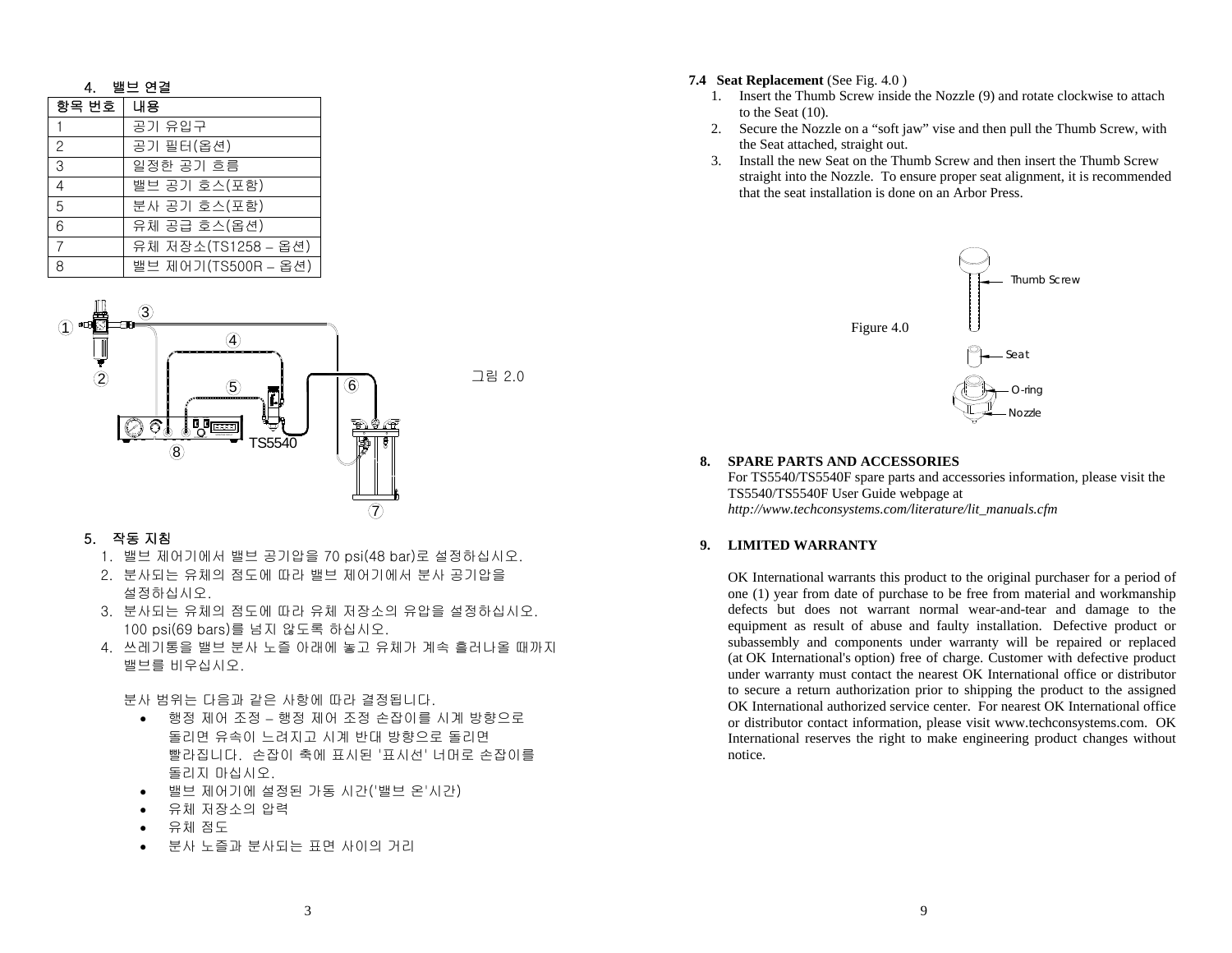# 目录

页码

| 5. 操作说明  4 - 5  |
|-----------------|
|                 |
| 7. 维护与清洁  7 - 9 |
|                 |
|                 |

#### 1. 安全信息

#### 1.1 用途:

### 警告:除"用户指南"中介绍的使用方法之外,以其它任何方式使用此 设备均可能会造成人身伤害或财产受损。请务必按照"用户指南"和 *http://www.techconsystems.com/literature/lit\_manuals.cfm* 下 TS5540 用户 指南网页中介绍的方法使用此设备

OK International 对因设备的非规定应用所造成的人身伤害或财产受损概不负责。以下行为可能导致非规定应用:

- 更换为"用户指南"中并未推荐的设备
- 使用不兼容或已损坏的更换件
- 使用未经验证和/或不安全的附件、辅助设备以及连接材料和方法

#### 1.2 安全注意事项:

- 操作此设备时切勿超过最大额定功率/设置
- 操作或清洁/维修设备时,务必穿戴适当的个人防护眼罩或防护衣
- 点胶液可能是有毒和/或危险物质。请仔细阅读用"材料安全数据表"和安全注意事项

#### 2. 규격

| 크기          | $104.1 \times 25.4$ mm $(4.1" \times 1.0")$ |
|-------------|---------------------------------------------|
| 중량          | 331g(0.73lb)                                |
| 유체 입구 포트    | 1/8" NPT female                             |
| 공기 입구 포트    | 10-32 UNF-2B                                |
| 분사 공기 입구 포트 | 10-32 UNF-2B                                |
| 유압          | 최대 100 psi(6.9 bars)                        |
| 활성화 압력      | 최소 70 psi(4.8 bar)                          |
| 유체 접촉 부품    | 303 스테인리스강, Delrin®, Teflon®                |
| 공기 실린더 재료   | 303 스테인리스강                                  |
| 작동 주파수      | 분당 400 주기 이상                                |

Teflon® 및 Delrin®은 E.I. DuPont 의 등록 상표입니다.

#### 3. 기능

| 항목 번호 │ 내용    |                |
|---------------|----------------|
|               | 행정 제어 조정 손잡이   |
| $\mathcal{P}$ | 밸브 가동 공기 입구 포트 |
| 3             | 유체 입구 포트       |
|               | 탈착 가능 분사 캡     |
| 5             | 분사 공기 입구 포트    |

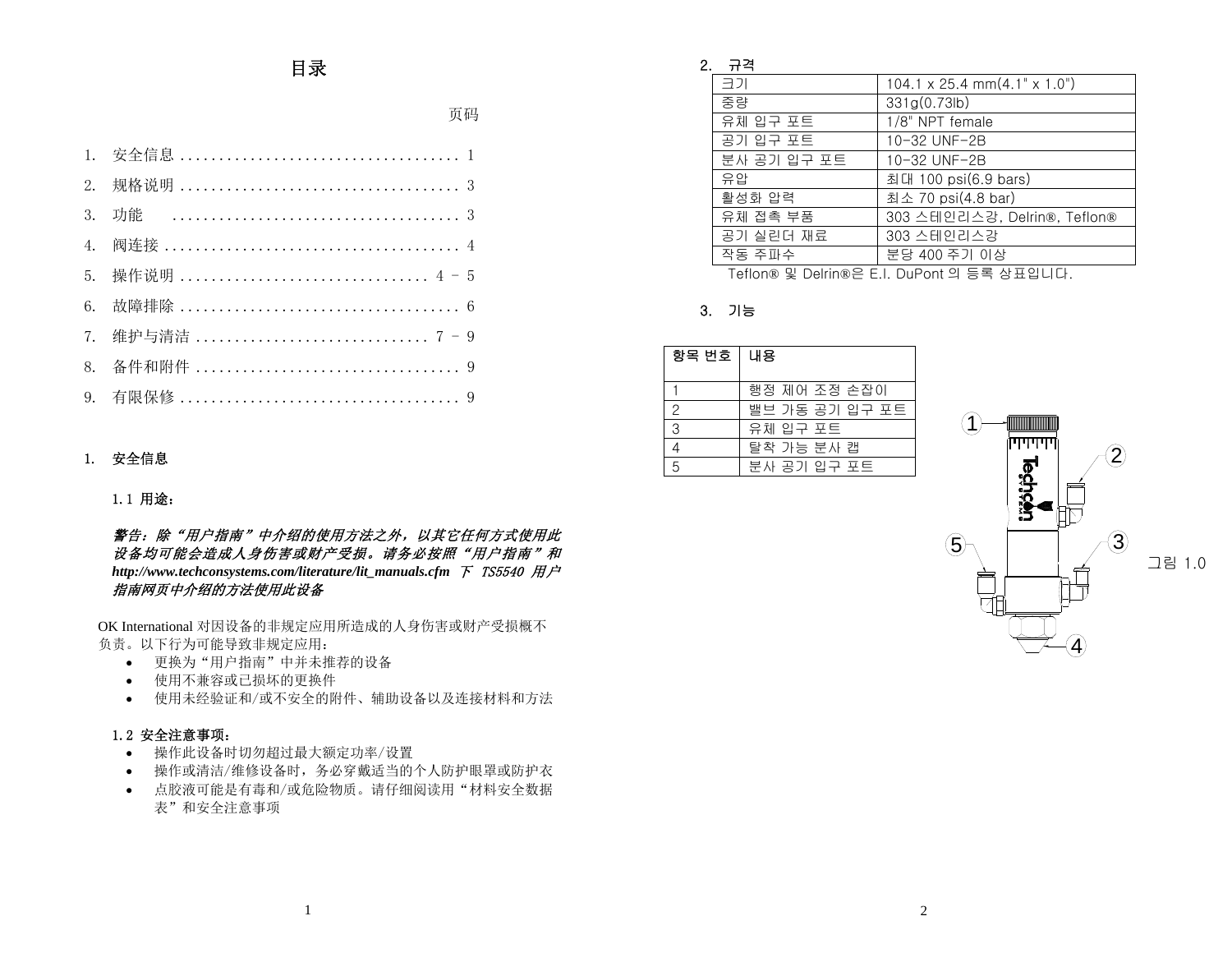페이지 번호

#### 1. 안전

### 1.1 용도:

경고: 본 장비를 사용설명서에 명시된 것과 다른 방법으로 사용할 경우 인명 또는 재산 피해를 초래할 수도 있습니다. 이 사용설명서 또는 http://www.techconsystems.com/literature/lit\_manuals.cfm 의 TS5540 사용설명서 웹페이지에 설명된 대로만 본 장비를 사용하십시오

OK International 은 본 장비를 본래 용도 이외의 용도에 사용한 데 따른 일체의 인적, 물적 피해에 대하여 책임을 지지 않습니다. 다음과 같은 행위를 할 경우 오용으로 이어질 수 있습니다.

- 사용설명서에서 권장되지 않은 장비 변경
- 호환이 되지 않거나 파손된 교체 부품 사용
- 허가되지 않거나 안전하지 않은 액세서리, 보조 장비와 부속 재료 및 방법 사용

#### 1.2 안전 예방 조치:

- 최대 정격/설정을 초과하여 본 장치를 가동하지 마십시오.
- 본 장비를 작동하거나 청소/수리하는 경우에는 항상 적합한 개인 보호 안경 또는 보호 복장을 착용하십시오.
- 디스펜스 대상 액체는 독성이 있거나 위험할 수 있습니다. 적절한 취급 및 안전 예방조치는 재료 안전 데이터 시트를 참조하십시오.

#### 2. 规格说明

| 尺寸     | $104.1 \times 25.4 \text{ mm } (4.1$ " $\times 1.0$ ") |
|--------|--------------------------------------------------------|
| 重量     | 331g (0.73lb)                                          |
| 液体入口   | $1/8$ " NPT 内螺纹                                        |
| 进气口    | 10-32 UNF-2B                                           |
| 雾化空气入口 | 10-32 UNF-2B                                           |
| 液体压力   | 最高 100 psi (6.9 bar)                                   |
| 启动压力   | 最小 70 psi (4.8 bar)                                    |
| 液体接触零件 | 303 不锈钢、Delrin®、Teflon®                                |
| 气缸材料   | 303 不锈钢                                                |
| 运转频率   | 超过 400 圈/分                                             |

Teflon® 和 Delrin® 是 E.I. DuPont 的注册商标。

#### 3. 功能

| 项目编号 | 说明       |
|------|----------|
|      | 冲程控制调节旋钮 |
|      | 阀门控制进气口  |
| 3    | 液体入口     |
|      | 可拆卸喷雾帽   |
| 5    | 雾化空气入口   |

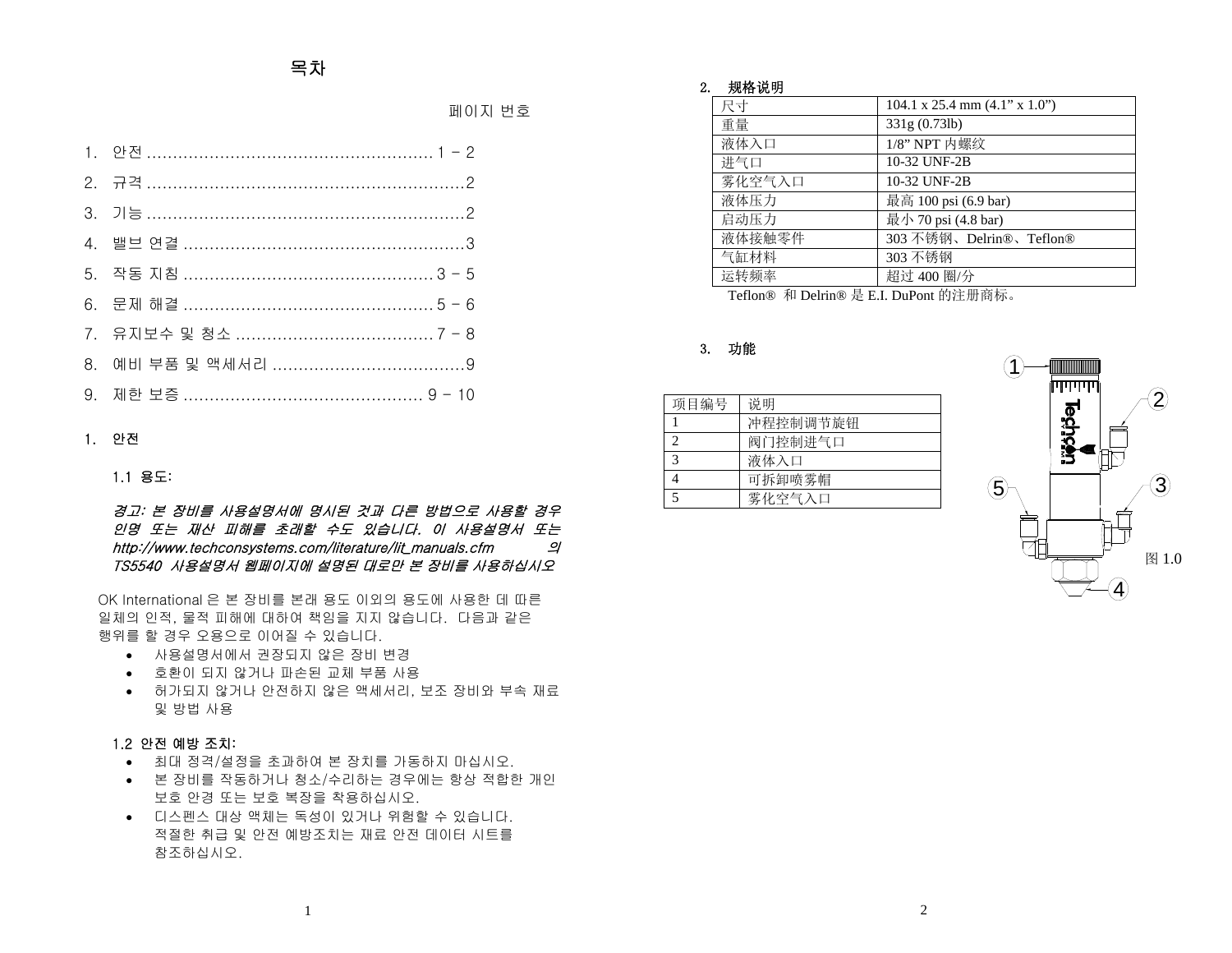| 4.             | 阀连接               |  |  |  |  |
|----------------|-------------------|--|--|--|--|
| 项目编号           | 说明                |  |  |  |  |
|                | 来自空气源             |  |  |  |  |
| $\overline{c}$ | 气体过滤器(选购)         |  |  |  |  |
| 3              | 恒定气流              |  |  |  |  |
| 4              | 阀门空气软管(提供)        |  |  |  |  |
| 5              | 雾化空气软管(提供)        |  |  |  |  |
| 6              | 液体进给软管(选购)        |  |  |  |  |
|                | 液体储存器 (TS1258-选购) |  |  |  |  |
| 8              | 阀门控制器(TS500R-选购)  |  |  |  |  |



### **5.** 操作说明

- 1. 将阀门控制器的阀门空气压力设置为 70 psi (4.8 bar)。
- 2.根据喷雾液体的粘性设置阀门控制器的雾化空气压力。
- 3. 根据喷雾液体的粘性设置液体储存器的液体压力;请勿超过 100 psi(6.9) bar)。
- 4. 将废料桶置于阀门喷嘴下方,清洗阀门直到液体稳定流出。 喷雾的覆盖范围由以下因素决定:
	- 冲程控制调节 顺时针旋转冲程控制旋钮可以降低液体流速,而逆时针旋转将提高液体流速。切勿使旋钮超出旋钮座上的"线标"。
	- •阀门控制器设置的启动长度("阀门打开"时间)
	- •液体储存器压力
	- •液体粘性
	- •喷嘴与喷雾表面之间的距离

### 7.4 底座更換 (請參見圖 4.0 )

- 1. 將大頭螺絲插入噴嘴 (9),然後以順時鐘方向旋轉以連接底座 (10)。
- 2. 使用 "軟式" 老虎鉗固定噴嘴,然後將大頭螺絲連同已連接的底座筆直拉 出。
- 3. 在大頭螺絲上安裝新的底座,然後將大頭螺絲筆直插入噴嘴。為了確保將 底座適當對齊,建議您在手動壓床上完成安裝。



### **8.** 備用零件與附件

如需 TS5540/TS5540F 備用零件與附件的資訊,請造訪下列網址的 TS5540/TS5540F 使用者指南網頁: *http://www.techconsystems.com/literature/lit\_manuals.cfm*

### **9.** 有限擔保

OK International 向本產品之原始購買者擔保,自購買日期開始的一年期間內沒有 材料和製作方面的瑕疵,但正常的損耗、由於濫用或安裝錯誤而導致設備損壞的情 況則不提供擔保。在保固期間的瑕疵產品或組件與元件將可獲得免費修理或更換 (依 OK International 選擇)。客戶如果發現仍在保固期間的產品出現瑕疵,在將產品 送至指定的 OK International 授權服務中心前,必須聯絡最近的 OK International 辦 事處或經銷商。如需與您最近的 OK International 辦事處或經銷商聯絡資訊,請造 訪 www.techconsystems.com。OK International 保留變更工程產品的權利,恕不另 行通知。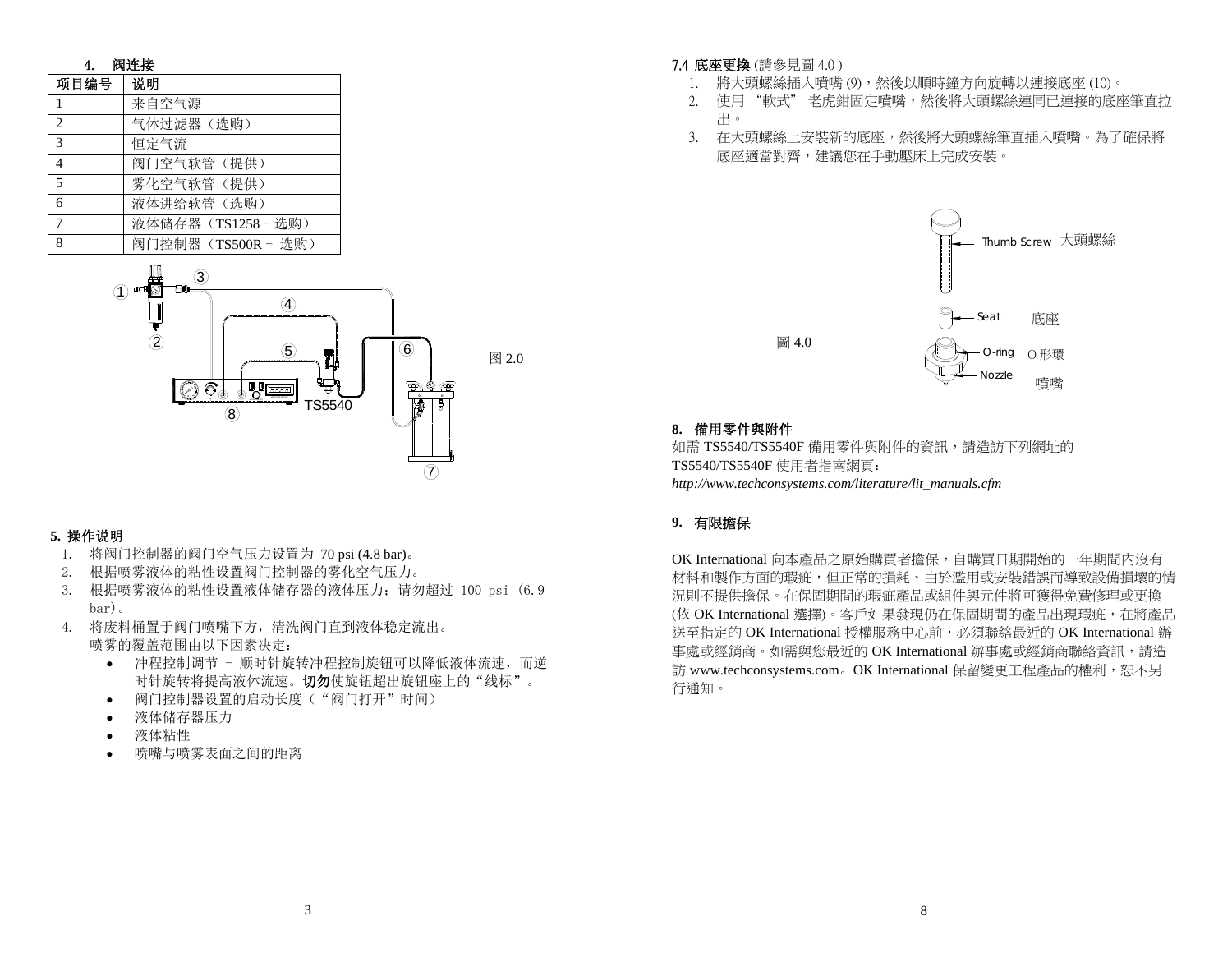### 7.2 針/活塞組與密封更換 (請參見圖 3.0)

- 1. 遵循上一節 (7.1 節) 中的步驟 1-7。
- 2. 更換損壞的 O 形環 (6)。
- 3. 取下液體護罩 (7) 中的杯形密封 (14)。
- 4. 使用止動環鉗卸下第一個固定環 (3)。
- 5. 將針/活塞組 (17) 筆直地從汽缸 (2) 中拉出。
- 6. 使用止動環鉗卸下第二個固定環 (15)。
- 7. 取下尼龍墊圈 (16) 和 O 形環 (5);如果這些零件已經損壞,請加以更換。
- 8. 重新安裝 O 形環 (5)、尼龍墊圈 (16),然後用固定環 (14) 加以固定。
- 9. 重新安裝針/活塞組 (17),並用另一固定環 (3) 固定。
- 10. 使用軟桿 (例如木釘) 將杯形密封 (14) 重新裝入液體護罩 (7)。
- 11. 遵循上一節 (7.1 節) 中的步驟 9-13。



- 7.3 噴嘴和氣帽更換 (請參見圖 3.0)
	- 1. 以逆時鐘方向旋轉行程控制調整把手 (19),使其超過 "Line Marker" 標 示,以便將其卸下。
	- 2. 卸下壓縮彈簧 (1) 以及壓縮彈簧各端的麥拉墊圈 (18)。
	- 3. 使用開口扳手將鎖定蓋 (8) 卸下,然後將氣帽 (11) 從液體護罩 (7) 中拔 出。
	- 4. 使用開口扳手將舊的噴嘴 (9) 和墊圈 (13) 卸下。
	- 5. 重新安裝墊圈 (13),然後使用開口扳手重新安裝新的噴嘴 (9),確定 O 形 環已位於噴嘴上;請勿過分旋緊噴嘴。
	- 6. 安裝新的氣帽 (11),然後用鎖定蓋 (8) 將其固定。

## 圆形喷嘴的喷雾区域覆盖范围\*

| 喷嘴尺寸                     | 与喷雾表面的距离                   |                          |                          |                          |                          |                          |
|--------------------------|----------------------------|--------------------------|--------------------------|--------------------------|--------------------------|--------------------------|
|                          | 1"                         | $\gamma$                 | 3"                       | 4"                       | 5"                       | 6"                       |
|                          | (25.40mm)                  | $(50.80$ mm $)$          | (76.20mm)                | (101.60mm)               | (127.00mm)               | (152.40mm)               |
|                          |                            |                          |                          | 喷雾区域覆盖范围(直径)             |                          |                          |
| 0.046"<br>(1.17mm)       | 0.25"<br>(6.35mm)          | 0.50"<br>$(12.70$ mm $)$ | $0.75$ "<br>(19.05mm)    | 1.00"<br>$(25.40$ mm $)$ | 1.25"<br>(31.75mm)       | 1.50"<br>(38.10mm)       |
| 0.028"<br>$(0.71$ mm $)$ | $0.20$ "<br>$(5.08$ mm $)$ | 0.40"<br>$(10.16$ mm $)$ | 0.60"<br>$(15.24$ mm $)$ | 0.80"<br>(20.32mm)       | 1.00"<br>$(25.40$ mm $)$ | 1.20"<br>$(30.48$ mm $)$ |
| 0.014"<br>$(0.36$ mm $)$ | 0.17"<br>(4.32mm)          | 0.34"<br>(8.64mm)        | 0.50"<br>(12.70mm)       | 0.65"<br>(16.51mm)       | 0.85"<br>(21.59mm)       | 1.00"<br>$(25.40$ mm $)$ |

### 扇形喷嘴的喷雾区域覆盖范围\*

| 喷嘴尺寸                     | 与喷雾表面的距离                |                              |                              |                    |                     |                    |
|--------------------------|-------------------------|------------------------------|------------------------------|--------------------|---------------------|--------------------|
|                          | 1"                      | 2                            | 3"                           | 4"                 | 5"                  | 6                  |
|                          | $(25.40$ mm $)$         | (50.80mm)                    | (76.20mm)                    | (101.60mm)         | (127.00mm)          | (152.40mm)         |
|                          |                         |                              |                              | 喷雾区域覆盖范围(长径)       |                     |                    |
| 0.046"<br>$(1.17$ mm $)$ | 1.00"<br>(24.40mm)      | 1.50"<br>(38.10mm)           | 2.40"<br>(61.00mm)           | 3.00"<br>(76.20mm) | 4.00"<br>(101.60mm) | 4.25"<br>108.00mm) |
| 0.028"<br>$(0.71$ mm $)$ | 0.65<br>$(16.51$ mm $)$ | 1.25"<br>$(31.75 \text{mm})$ | 1.50"<br>(38.10mm)           | 2.00"<br>(50.80mm) | 2.50"<br>(63.50mm)  | 3.25"<br>(82.55mm) |
| 0.014"<br>$(0.36$ mm $)$ | 0.50"<br>(12.70mm)      | 1.00"<br>(24.40mm)           | 1.25"<br>$(31.75 \text{mm})$ | 1.60"<br>(40.64mm) | 2.00"<br>(50.80mm)  | 2.50"<br>(63.50mm) |

#### \*以上喷雾区域范围仅供参考。实际覆盖区域取决于液体的粘性及各种特性





 $\circledcirc$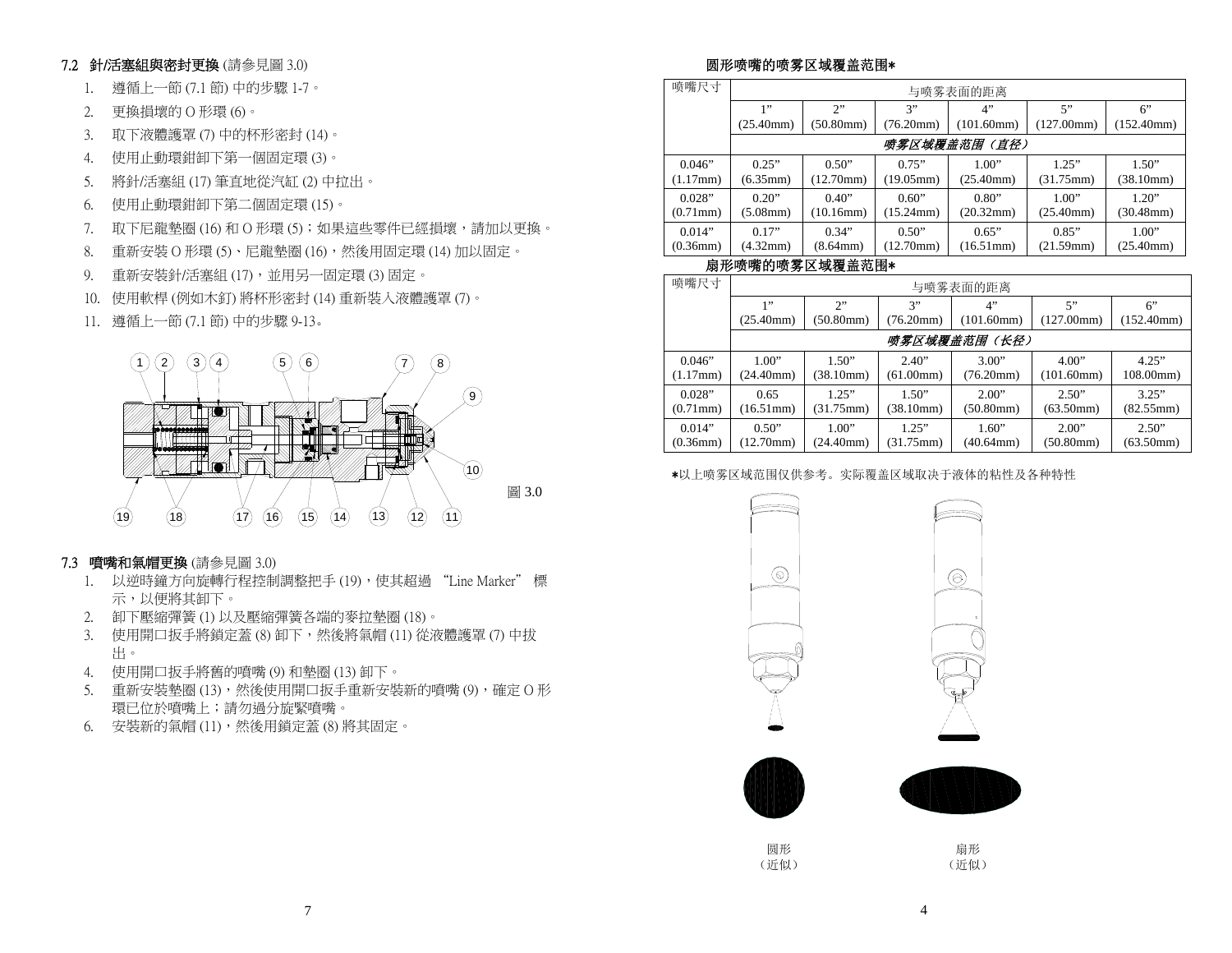#### **6.** 故障排除

| 故障                   | 可能的原因                                 | 排障方法                                 |  |  |
|----------------------|---------------------------------------|--------------------------------------|--|--|
|                      | 液体压力太低                                | 提高液体储存器的液体压力                         |  |  |
|                      | 操作压力太低                                | 将阀门控制器的空气压力提高<br>到 70 psi (4.8 bar)  |  |  |
| 无液流                  | 阀门不工作                                 | 检查阀门控制器的阀门气压                         |  |  |
|                      | 液体在阀室内凝固                              | 拆下阀门, 对阀门进行彻底清洁                      |  |  |
|                      | 冲程控制调节不起作用                            | 逆时针旋转冲程控制旋钮(请<br>勿超出"线标")            |  |  |
|                      | 液体压力不稳定                               | 保证恒定的液体压力                            |  |  |
| 液流不稳定                | 阀的操作压力太低                              | 将阀门控制器的阀操作压力提<br>高到 70 psi (4.8 bar) |  |  |
|                      | 阀的打开时间不一致                             | 检查阀控制器, 确保其提供稳<br>定的空气压力输出           |  |  |
|                      | 气体被截留在阀护罩中                            | 将气体从阀中排出                             |  |  |
| 阀关闭后仍有液体<br>滴出,一段时间后 | 气体被截留在液体护罩中                           | 将气体从阀中排出                             |  |  |
| 停止                   | 喷雾间隔时间太短                              | 增加阀门控制器的喷雾间隔时间                       |  |  |
| 液体流过喷嘴但未<br>形成喷雾     | 雾化压力太低                                | 提高阀门控制器的雾化压力                         |  |  |
|                      | 喷嘴和 Delrin® 底座脏污                      | 彻底清洗喷嘴和底座                            |  |  |
|                      | Delrin® 底座磨损或损坏                       | 更换磨损或损坏的零件                           |  |  |
| 持续滴漏                 | 液体压力超过 100 psi<br>$(6.9 \text{ bar})$ | 降低液体储存器的液体压力,<br>直到滴漏停止              |  |  |
|                      | 阀门安装错误                                | 拆下阀门, 按照说明重新安装                       |  |  |

### 7. 維護與清潔

需要的工具/材料 (每項一個):開口扳手、止動環鉗、軟刷、O 形環潤滑油、木製 榫釘和大頭螺絲 (P/N=TSD1113-28);建議使用的清潔劑:異丙醇或相同溶劑。

- **7.1** 徹底清潔 (請參見圖 3.0)
	- 1. 釋放液體儲存器中的液體壓力。
	- 2. 拆卸閥的液體管線與閥空氣軟管。
	- 3. 以逆時鐘方向旋轉行程控制調整把手 (19) 超過 "Line Marker" 標示, 以便將其卸下。壓縮彈簧會將其推出。
	- 4. 卸下壓縮彈簧 (1) 以及兩端的麥拉墊圈 (18)。
	- 5. 使用開口扳手卸下鎖定蓋 (8),然後將氣帽 (11) 從液體護罩 (7) 中拉 出。
	- 6. 使用開口扳手卸下噴嘴 (9) 以及墊圈 (13);更換 O 形環 (如果有損 壞的話)。
	- 7. 握持液體護罩(7),然後以逆時鐘方向旋轉汽缸/針組(2)。完全旋出 後,將兩個閥部件筆直抽出以將其分解。
	- 8. 使用軟刷配合異丙醇清潔液體護罩 (7)、針/活塞組 (17) 與噴嘴 (9)。
	- 9. 如果閥產生洩露,請使用大頭螺絲 (TSD1113-28) 卸下底座 (10), 然 後以新的底座更換;相關說明請參閱 7.4 節的「底座更換」。
	- 10. 重新將噴嘴 (9)、墊圈 (13)、氣帽 (11) 和鎖定蓋 (8) 裝入液體護罩 (7)。
	- 11. 使用潤滑油潤滑 O 珍環 (6),然後將汽缸/針組 (2) 重新組裝到液體護 罩 (7) 中。
	- 12. 要重新安裝壓縮彈簧 (1), 請先將一個麥拉墊圈置於針/活塞組 (17), 然後將另一個麥拉墊圈裝入行程控制器調整把手 (18),接著裝入壓縮 彈簧。
	- 13. 以順時鐘方向旋轉行程控制調整把手 (19) 直到其停止,然後以逆時 鐘方向旋轉至想要的位置,但是請勿超過把手握柄上的 "Line Marker" 標示。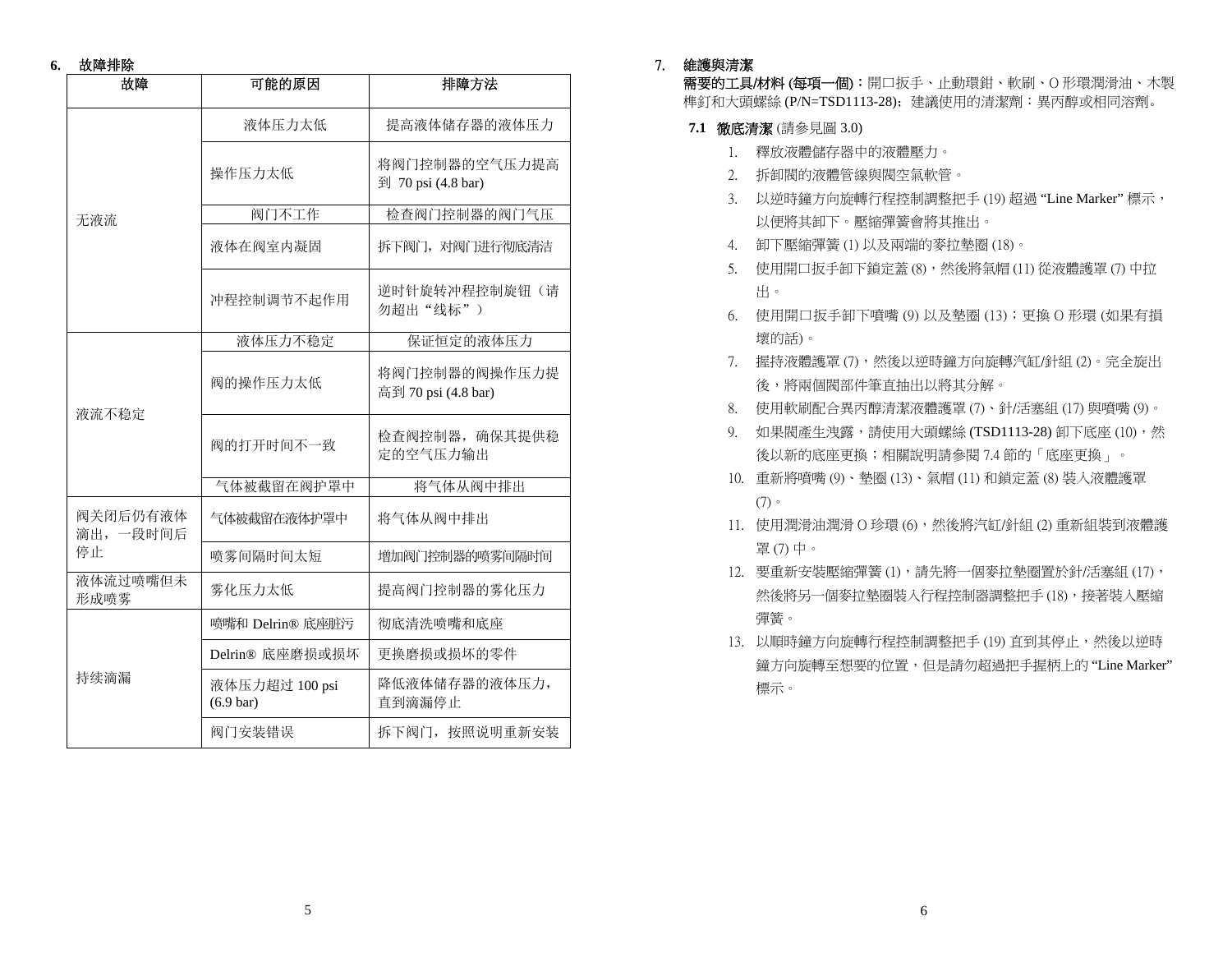#### **6.** 疑難排解

| 問題                   | 可能的原因                                 | 解決方式                                          |  |
|----------------------|---------------------------------------|-----------------------------------------------|--|
|                      | 液壓過低                                  | 增加液體儲存器中的液壓                                   |  |
|                      | 操作壓力過低                                | 將閥控制器中的氣壓增加至<br>70 psi (4.8 bar)              |  |
| 無液流                  | 閥未啟動                                  | 檢查閥控制器以瞭解閥的氣壓<br>大小                           |  |
|                      | 閥室中的液體凝固                              | 將閥拆開並徹底清潔                                     |  |
|                      | 未啟動或啟用行程控制<br>調整                      | 以逆時鐘方向旋轉行程控制調<br>整把手,但請勿超過"Line<br>Marker" 標示 |  |
|                      | 液體壓力變動                                | 確保液體壓力恆定不變                                    |  |
| 液流不穩定                | 閥操作壓力過低                               | 將閥控制器中的閥壓力增加至<br>70 psi (4.8 bar)             |  |
|                      | 閥開啟的時間不一致                             | 檢查以確定閥控制器提供一致<br>的氣壓輸出                        |  |
|                      | 液體護罩中的空氣阻塞                            | 清除閥中的空氣                                       |  |
| 關閉閥後仍有液體<br>流出,經過一段時 | 液體護罩中的空氣阻塞                            | 清除閥中的空氣                                       |  |
| 間後停止                 | 噴霧間隔時間過短                              | 增加閥控制器的噴霧間隔時間                                 |  |
| 液體流經噴嘴但不<br>產生噴霧     | 霧化壓力過低                                | 增加閥控制器的霧化壓力                                   |  |
|                      | 噴嘴和 Delrin® 底座弄髒                      | 徹底清潔噴嘴和底座                                     |  |
| 持續滴漏                 | Delrin® 底座已磨損或<br>損壞                  | 更換磨損或損壞的零件                                    |  |
|                      | 液體壓力超過 100 psi<br>$(6.9 \text{ bar})$ | 降低液體儲存器中的液體壓力<br>直到滴漏停止                       |  |
|                      | 重新組裝閥的方式不正確                           | 根據說明拆卸與重新組裝閥閥                                 |  |

#### 7. 维护与清洁

所需工具/材料(各一件): 开口扳手、挡圈钳、软刷、0形环润滑脂、木销和 大头螺钉 (P/N=TSD1113-28); 推荐清洁剂: 异丙醇或类似溶剂。

- **7.1 彻底清洁**(请参见图 3.0)
	- 1. 释放液体储存器的液体压力。
	- 2. 卸下阀门的液体管线和阀门空气软管。
	- 3. 将冲程控制调节旋钮 (19) 逆时针旋转超出"线标"并卸下,压缩弹簧会将旋钮推出。
	- 4. 卸下压缩弹簧 (1) 和其两端的迈拉垫圈 (18)。
	- 5. 用开口扳手卸下锁紧帽(8),然后从液体护罩(7)中拉出空气帽  $(11)$ .
	- 6. 用开口扳手卸下喷嘴 (9) 和垫圈 (13);如果 O 形环已损坏,请予以 更换。
	- 7. 握住液体护罩 (7),逆时针旋转气缸/针头总成 (2)。完全旋下后,将 这两个阀门部件径直拉开,使之分离。
	- 8. 将软刷蘸上异丙醇,清洁液体护罩 (7)、针头/活塞总成 (17) 和喷嘴 (9)。
	- 9. 如果阀门有泄漏,请用大头螺钉 (TSD1113-28) 卸下底座 (10) 并更换 新底座;请参阅第 7.4 节"更换底座"中的说明。
	- 10. 将喷嘴 (9)、垫圈 (13)、空气帽 (11) 和锁紧帽 (8) 重新装入液体护 罩 (7) 中。
	- 11. 用润滑脂润滑 O 形环 (6),然后将气缸/针头总成 (2) 重新装入液体 护罩 (7)。
	- 12. 先将一个迈拉垫圈放在针头/活塞总成(17)上,然后将另一个迈拉垫 圈和压缩弹簧先后放入冲程控制调节旋钮 (18) 中,这样即可安装压缩弹簧 (1)。
	- 13. 将冲程控制调节旋钮 (19) 顺时针完全旋入旋钮底座,然后逆时针旋转到所需的位置,但请勿超出底座上的"线标"。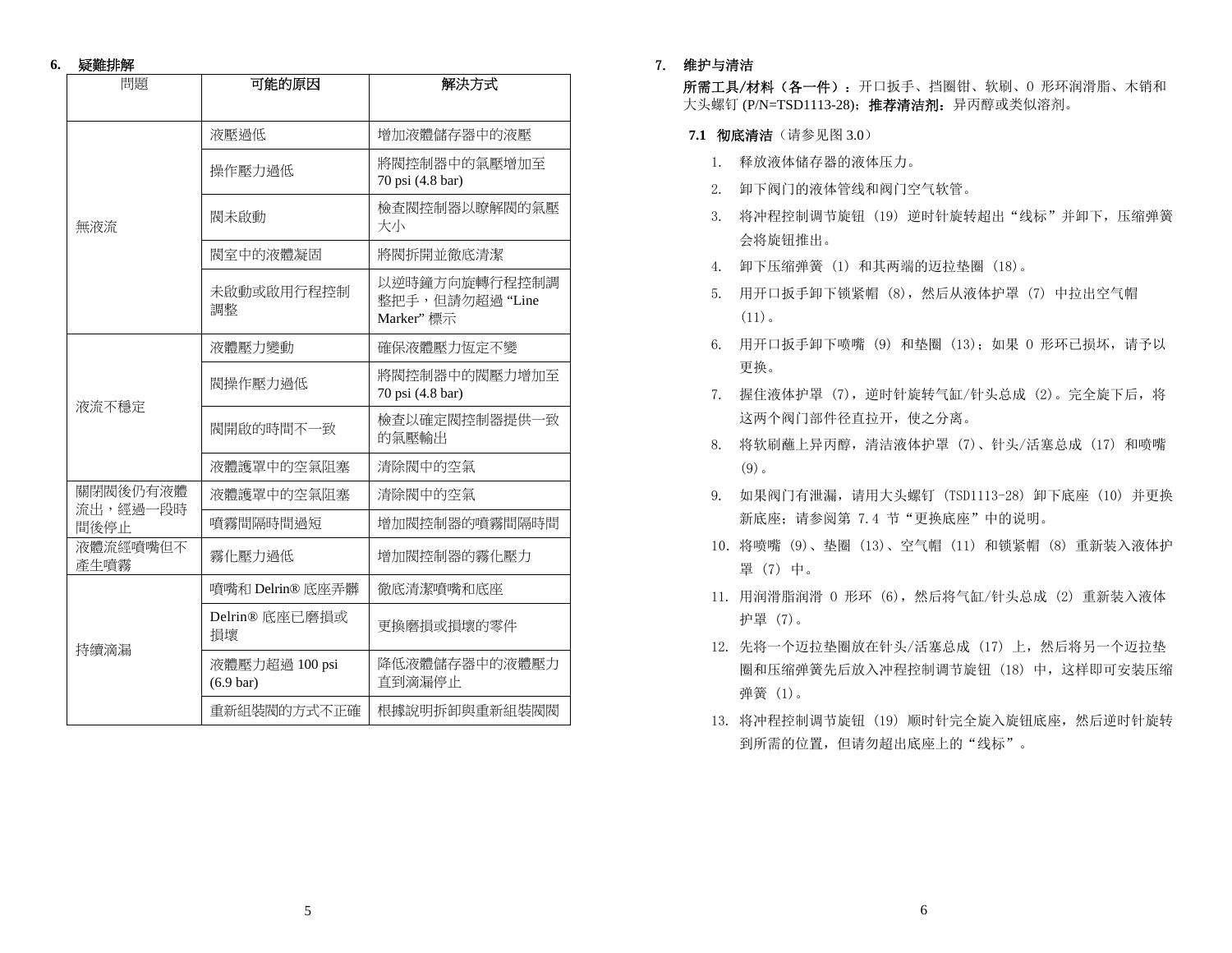### 7.2 更换针头/活塞总成和密封圈(请参见图 3.0)

- 1. 执行上一节(第 7.1 节)中的步骤 1 7。
- 2. 如果 O 形环 (6) 已损坏,请予以更换。
- 3. 从液体护罩 (7) 卸下杯形密封圈 (14)。
- 4. 用挡圈钳卸下第一个定位环 (3)。
- 5. 将针头/活塞总成 (17) 从气缸 (2) 中径直拉出。
- 6. 用挡圈钳卸下第二个定位环 (15)。
- 7. 卸下尼龙垫圈 (16) 和 O 形环 (5);更换损坏零件。
- 8. 重新安装 O 形环 (5)、尼龙垫圈 (16),并用定位环 (15) 固定。
- 9. 重新安装针头/活塞总成 (17),用定位环 (3) 固定。
- 10. 用软棒(如木销)将杯形密封圈 (14) 重新装入液体护罩 (7)。
- 11. 执行上一节(第 7.1 节)中的步骤 9 13。



### **7.3 更换喷嘴和空气帽**(请参见图 3.0)

- 1. 将冲程控制调节旋钮(19)逆时针旋转到超出"线标"位置,并将 其卸下。
- 2. 卸下压缩弹簧 (1) 和其两端的迈拉垫圈 (18)。
- 3. 用开口扳手卸下锁紧帽 (8),然后从液体护罩 (7) 中拉出空气帽  $(11)$ .
- 4. 用开口扳手卸下原来的喷嘴 (9) 和垫圈 (13)。
- 5. 重新安装垫圈 (13) 并用开口扳手重新安装新喷嘴 (9),请确保 O 形环安装在喷嘴上;喷嘴不要拧得太紧。
- 6. 安装新的空气帽 (11),然后用锁紧帽 (8) 固定。

### 圓形噴嘴的噴霧涵蓋區域\*

| 噴嘴尺寸           | 與噴霧表面的距離           |                 |                     |                 |                     |                     |
|----------------|--------------------|-----------------|---------------------|-----------------|---------------------|---------------------|
|                | 1"                 | 2               | 3"                  | 4"              | 5"                  | 6"                  |
|                | (25.40mm)          | $(50.80$ mm $)$ | (76.20mm)           | (101.60mm)      | (127.00mm)          | (152.40mm)          |
|                |                    |                 |                     | 噴霧涵蓋區域 (直徑)     |                     |                     |
| 0.046"         | 0.25"              | 0.50"           | 0.75"               | 1.00"           | 1.25"               | 1.50"               |
| (1.17mm)       | $(6.35 \text{mm})$ | 12.70mm)        | (19.05mm)           | $(25.40$ mm $)$ | $(31.75 \text{mm})$ | $(38.10 \text{mm})$ |
| 0.028"         | 0.20"              | 0.40"           | 0.60"               | 0.80"           | 1.00"               | 1.20"               |
| $(0.71$ mm $)$ | $(5.08$ mm $)$     | $10.16$ mm $)$  | $(15.24 \text{mm})$ | (20.32mm)       | (25.40mm)           | $(30.48$ mm $)$     |
| 0.014"         | 0.17"              | 0.34"           | 0.50"               | 0.65"           | 0.85"               | 1.00"               |
| $(0.36$ mm $)$ | (4.32mm)           | (8.64mm)        | (12.70mm)           | (16.51mm)       | (21.59mm)           | (25.40mm)           |

### 風扇噴嘴的噴霧涵蓋區域\*

| 噴嘴尺寸               | 與噴霧表面的距離        |                     |           |                 |            |            |
|--------------------|-----------------|---------------------|-----------|-----------------|------------|------------|
|                    | 1, 9            | 2"                  | 3"        | 4"              | 5"         | 6"         |
|                    | (25.40mm)       | (50.80mm)           | (76.20mm) | (101.60mm)      | (127.00mm) | (152.40mm) |
|                    | 噴霧涵蓋區域 (長徑)     |                     |           |                 |            |            |
| 0.046"             | 1.00"           | 1.50"               | 2.40"     | 3.00"           | 4.00"      | 4.25"      |
| $(1.17 \text{mm})$ | $(24.40$ mm $)$ | (38.10mm)           | (61.00mm) | $(76.20$ mm $)$ | (101.60mm) | 108.00mm)  |
| 0.028"             | 0.65            | 1.25"               | 1.50"     | 2.00"           | 2.50"      | 3.25"      |
| $(0.71$ mm $)$     | $16.51$ mm)     | $(31.75 \text{mm})$ | (38.10mm) | (50.80mm)       | (63.50mm)  | (82.55mm)  |
| 0.014"             | 0.50"           | 1.00"               | 1.25"     | 1.60"           | 2.00"      | 2.50"      |
| (0.36mm)           | (12.70mm)       | (24.40mm)           | (31.75mm) | (40.64mm)       | (50.80mm)  | (63.50mm)  |

#### \*上表中顯示的噴霧涵蓋區域僅供參考。實際的涵蓋區域要視液體的黏性與特性而定







| 圓形   | 扇形   |
|------|------|
| (近似) | (近似) |

4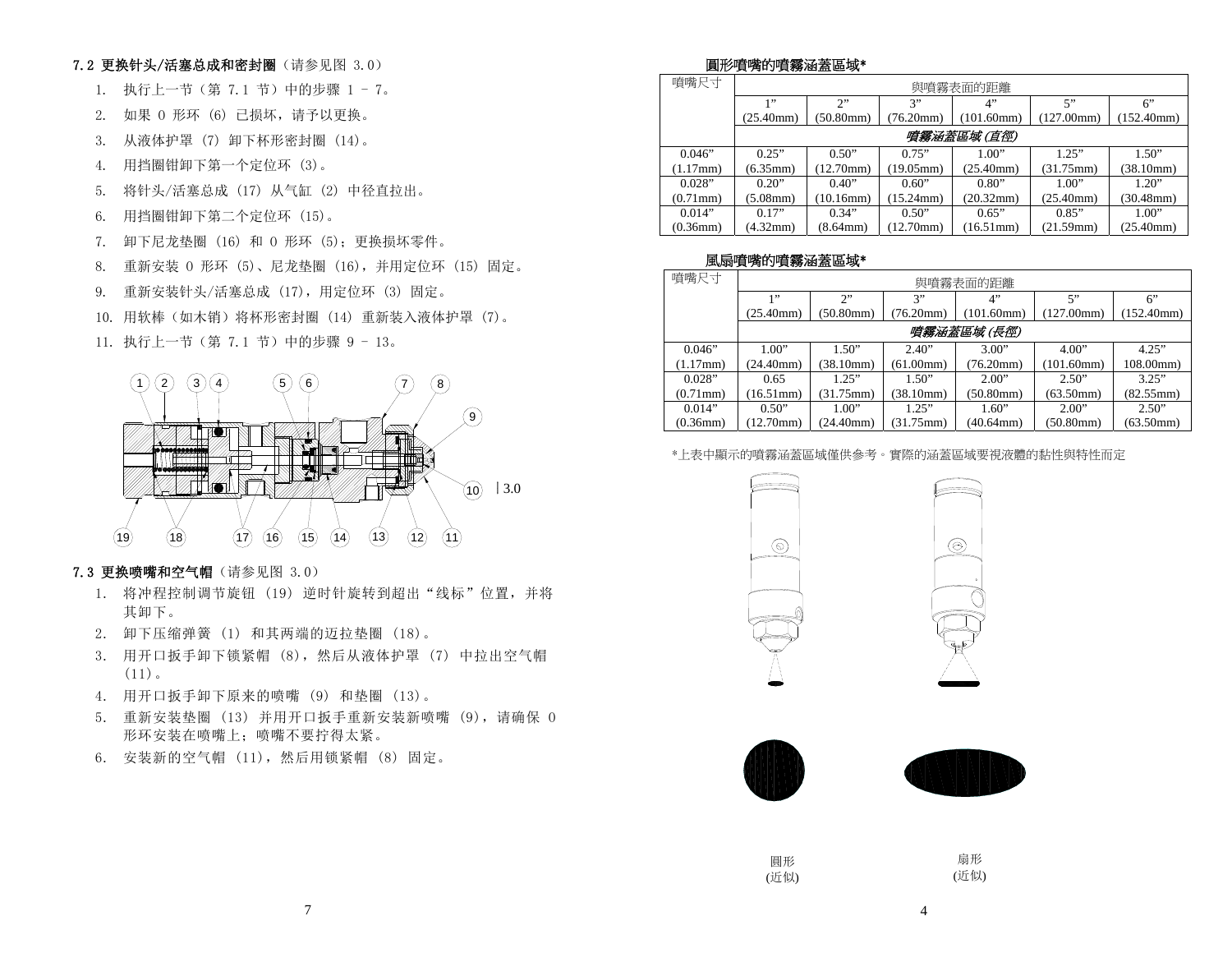### 4. 連接閥

| 項目編號          | 說明                  |
|---------------|---------------------|
|               | 來自空氣源               |
| $\mathcal{D}$ | 空氣過濾器(選用)           |
| $\mathcal{R}$ | 恆定氣流                |
| 4             | 閥氣室(内含)             |
| 5             | 霧化氣管(内含)            |
| 6             | 液體輸送管(選用)           |
|               | 液體儲存器 (TS1258 - 選用) |
| 8             | 閥控制器 (TS500R - 選用)  |





### **5.** 操作說明

- 1. 將閥控制器中的閥氣壓設定為 70 psi (4.8 bar)。
- 2. 根據要進行噴霧的液體的黏性設定閥控制器的霧化氣壓。
- 3. 根據要進行噴霧的液體的黏性來設定液體儲存器液體壓力;請勿超過 100 psi (6.9 bar)。
- 4. 在閥噴霧嘴底下放置一個廢棄物置桶,然後清理閥直到液體流動趨於穩定為 止。

噴霧涵蓋範圍由以下決定:

- • 行程控制調整 – 以順時鐘方向旋轉行程控制把手以減少流量;以逆 時鐘方向旋轉則會增加流量。請勿旋轉把手使其超過控柄上的 "Line Marker" (線標) 標示
- •在閥控制器設定的驅動長度 (「閥開啟」時間)
- •液體儲存器壓力
- •液體黏性
- •噴嘴和噴霧表面之間的距離

#### **7.4 更换底座**(请参见图 4.0)

- 1. 将大头螺钉插入喷嘴 (9),顺时针旋转直到与底座 (10) 相连。
- 2. 用"软爪"老虎钳固定喷嘴,然后将大头螺钉连带密封圈径直拉出。
- 3. 在大头螺钉上重新安装新底座,然后将大头螺钉沿直线插入喷嘴。为确保 底座正确对齐,建议使用手扳压力机安装底座。



#### **8.** 备件和附件

有关 TS5540/TS5540F 备件和附件的信息,请访问 *http://www.techconsystems.com/literature/lit\_manuals.cfm* 网站中的 TS5540/TS5540F 用户指南网页

#### **9.** 有限保修

OK International 保证原始购置的产品从购买日起算一年之内不发生材料和工艺故障,但不包括正常的磨损和滥用以及错误安装导致的设备受损。属于保修范围内的次品或有故障的部件和组件可得到免费维修或更换(取决于 OK International 的选择)。客户如果出现保修范围内的产品故障,须联系最近的OK International 办事处或经销商,以确保在将产品运送到指定 OK International 授权服务中心之前进行退货验证。有关最近的 OK International 办 事处或经销商的联系信息,请访问 www.techconsystems.com。OK International 保留更改技术产品的权利,恕不另行通知。